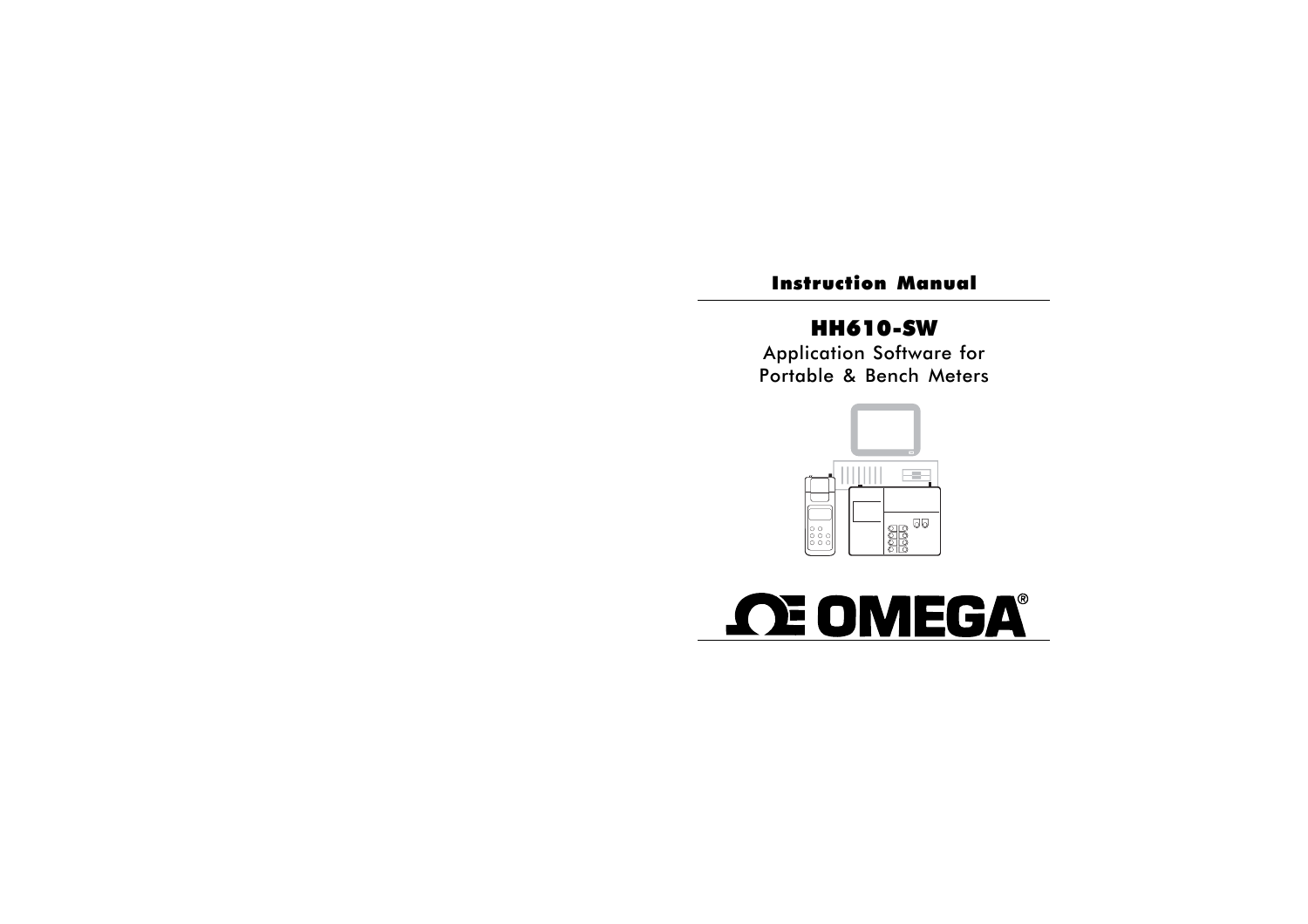Dear Customer,

Thank you for choosing an Omega product. Please read this instruction manual carefully before using the software. This manual will provide you with the necessary information for the correct installation and use of the program.

## TABLE OF CONTENTS

Windows®, Excel® are Registered Trademarks of "Microsoft Co."

# PRELIMINARY EXAMINATION

Remove the diskettes from the packing material and examine them to make sure that no damage has occurred during shipping. If any diskette is missing or damaged, please notify your Dealer.

Note: Save all packing material until you are sure that the diskettes function correctly. Any defective item must be returned in the original packing with the supplied accessories.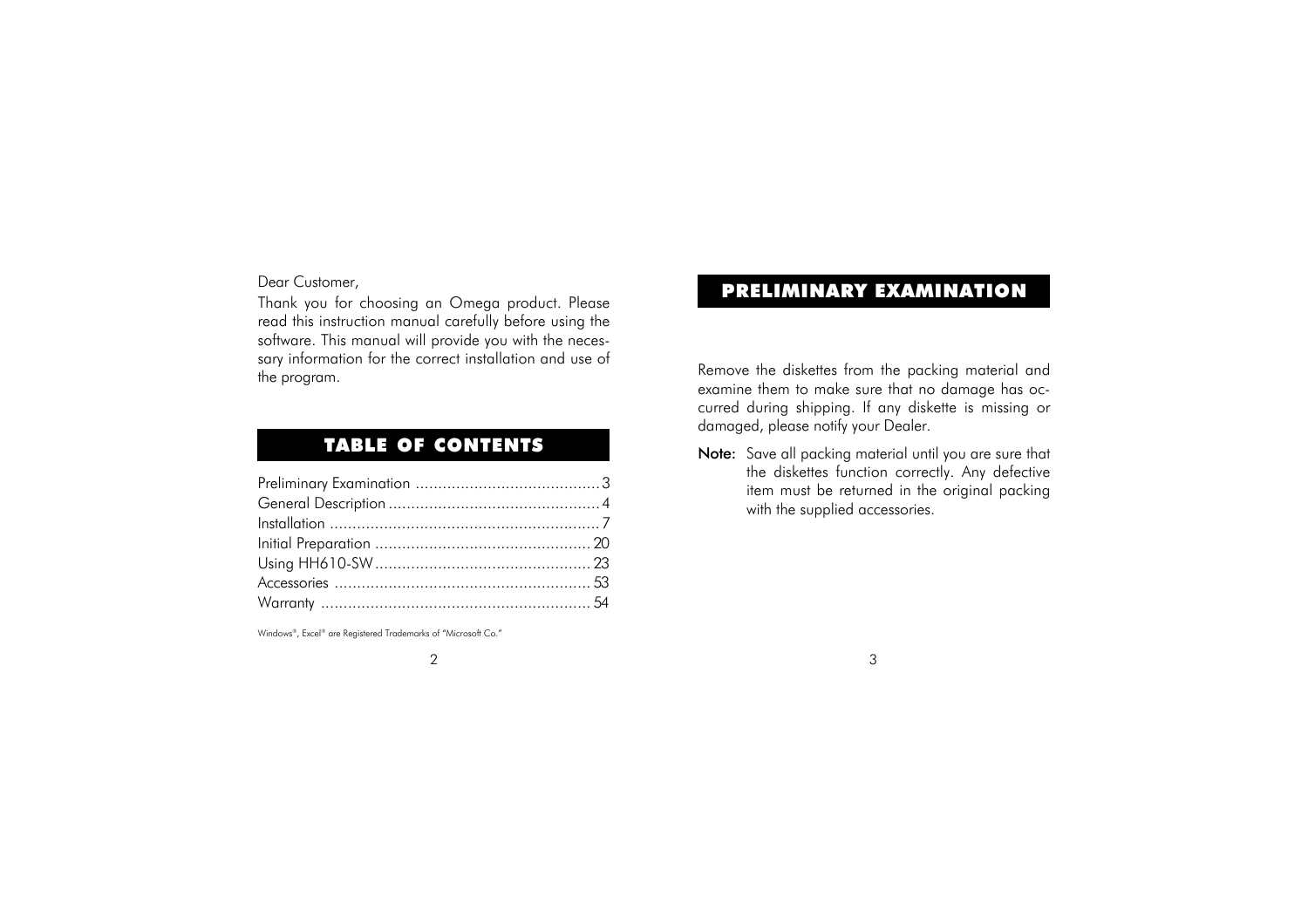## GENERAL DESCRIPTION

HH610-SW is an application software that allows the transfer of data from Omega portable and bench meters to a personal computer.

The software is available in two versions, HH610-SW16 (for Windows®3.11) and HH610-SW32 (for Windows®95) and it helps the elaboration of data collected by Omega models.

The data can be stored in XLS format and exported in CSV format. The stored data can be displayed and printed using commercial spreadsheet programs such as Excel®. During setup, the program will ask for the Omega Instruments model and for additional information such as user name. The software provides a list of all Omega meters that can be chosen.

Make sure that you select the correct meter. In fact, once a model number is selected, that will be the only operative model.

 $4 \overline{5}$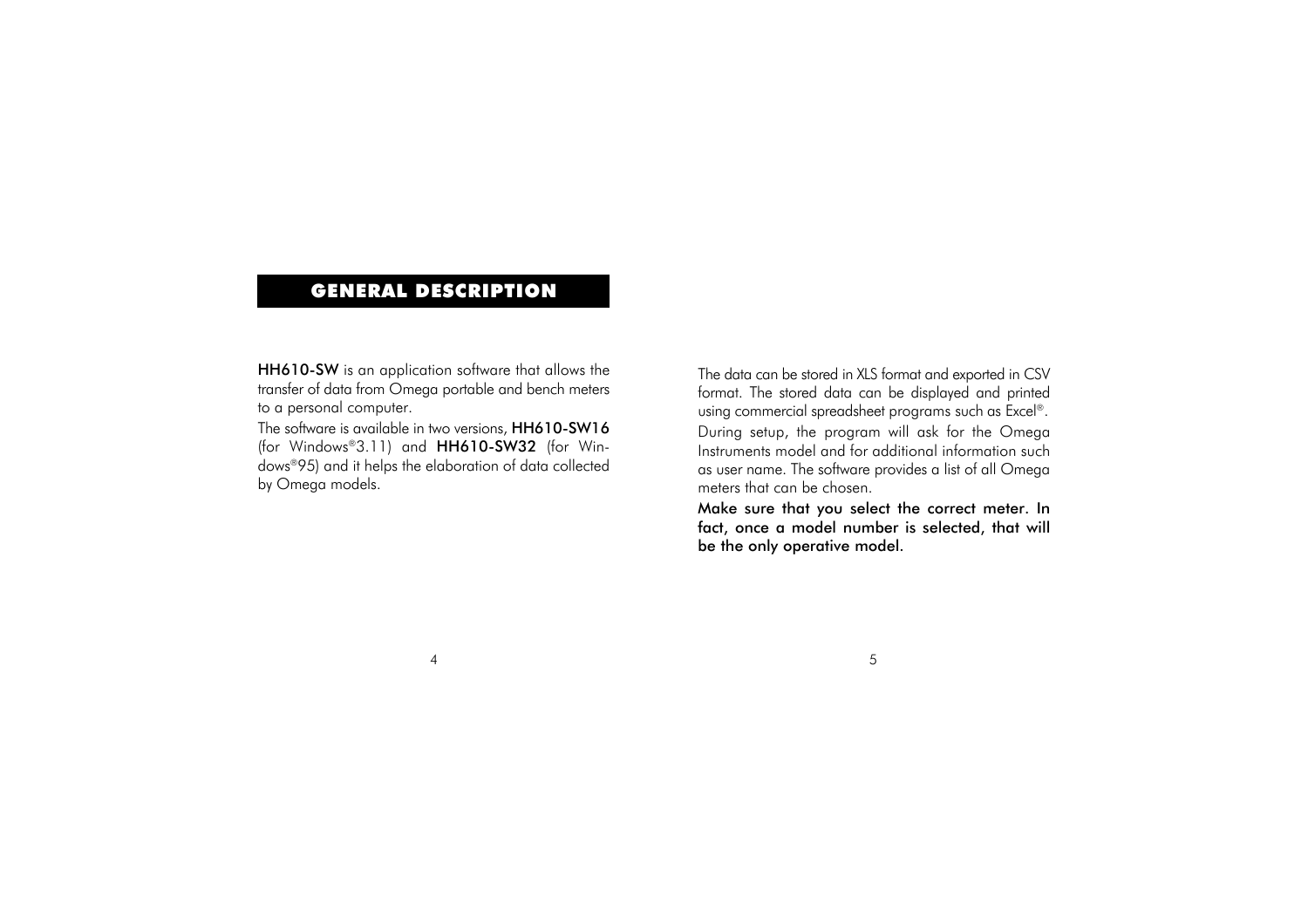#### HARDWARE REQUIREMENTS

To use HH610-SW on your computer, make sure you have the following minimum system requirements:

- IBM-PC AT, PS/2 or compatible PC (386 or higher)
- 4 Megabyte of RAM memory
- A hard disk with 5 Megabyte free disk space
- One mouse serial port and another one for the communication cable (if a mouse port is not available, the keypad can also be used)
- HH610Logg, infrared transmitter for portable meters, or connection cables for GLP portable meters and bench meters respectively, both available with 9-pin or 25-pin RS 232 connector.

#### SOFTWARE REQUIREMENTS

The program needs Windows®3.11 (HH610-SW16) or Windows®95 (HH610-SW32). The program may not work properly if other communication programs (modem, fax, etc.) are running at the same time.

## INSTALLATION

The files on the HH610-SW diskettes are compressed and cannot be used until the installation has been completed.

Turn your computer on and start Windows®.

Place the **HH610-SW** diskette #1 into the appropriate drive.



Prior to running the setup program, close all Windows® applications. Then choose the Run command from the startup menu in Windows®95 or from the File menu of the Program Manager window in Windows®3.11 and type a:\setup.

<sup>6</sup> 7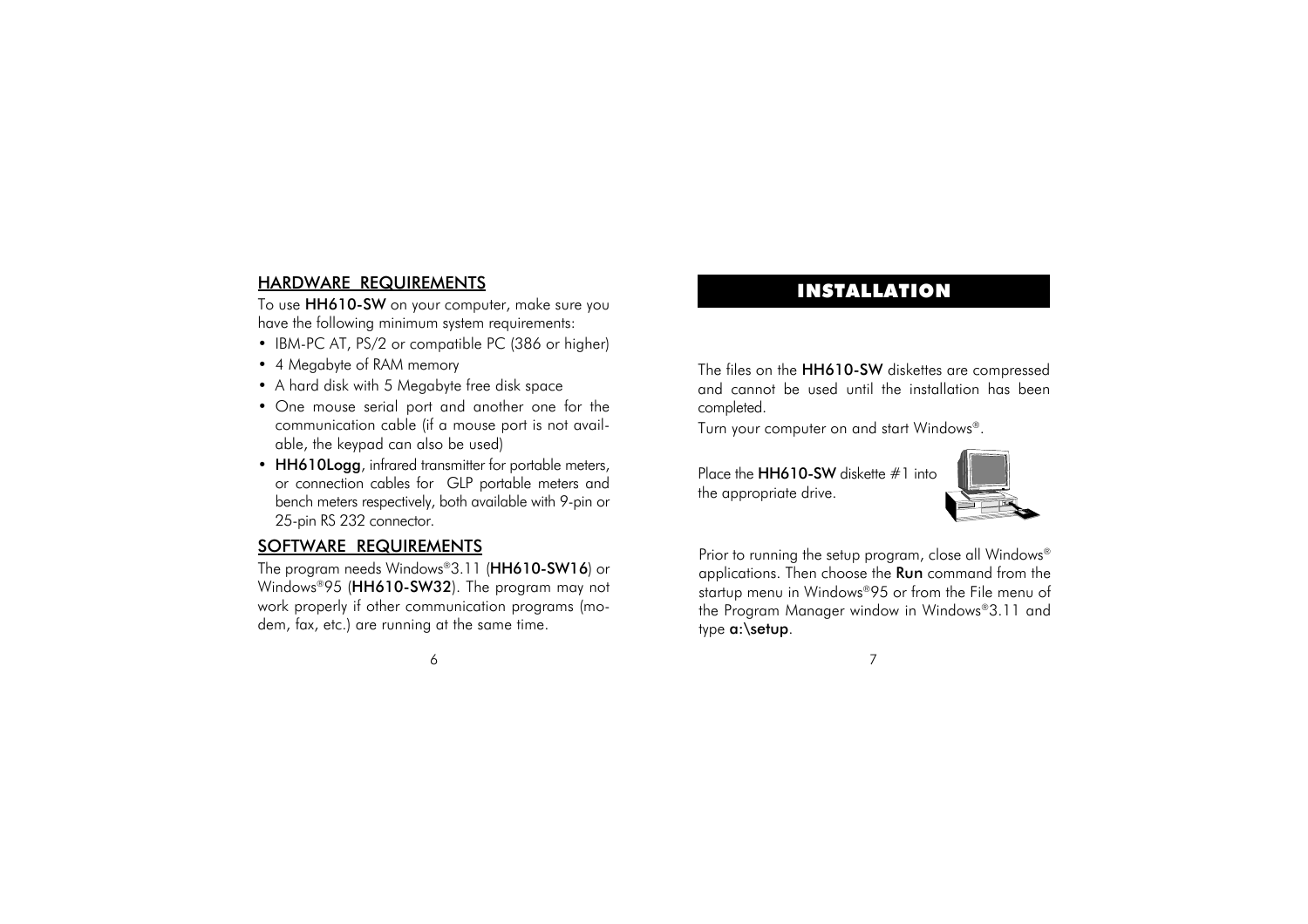The setup program will be running and loading the setup files into memory.

| <b>Run</b> |                                                          |
|------------|----------------------------------------------------------|
|            | Type the name of the program, folder or file<br>to open: |
| Open:      | a:\setup                                                 |
|            | Cancel<br><b>Browse</b><br>OΚ                            |

Follow the instructions and insert the successive diskettes when requested.

The dialog boxes of the installation program are described step-by-step in the following pages.

The Installation Program dialog box appears. To proceed with installation, click on Next or press the Enter key (click Cancel to abort the setup program).

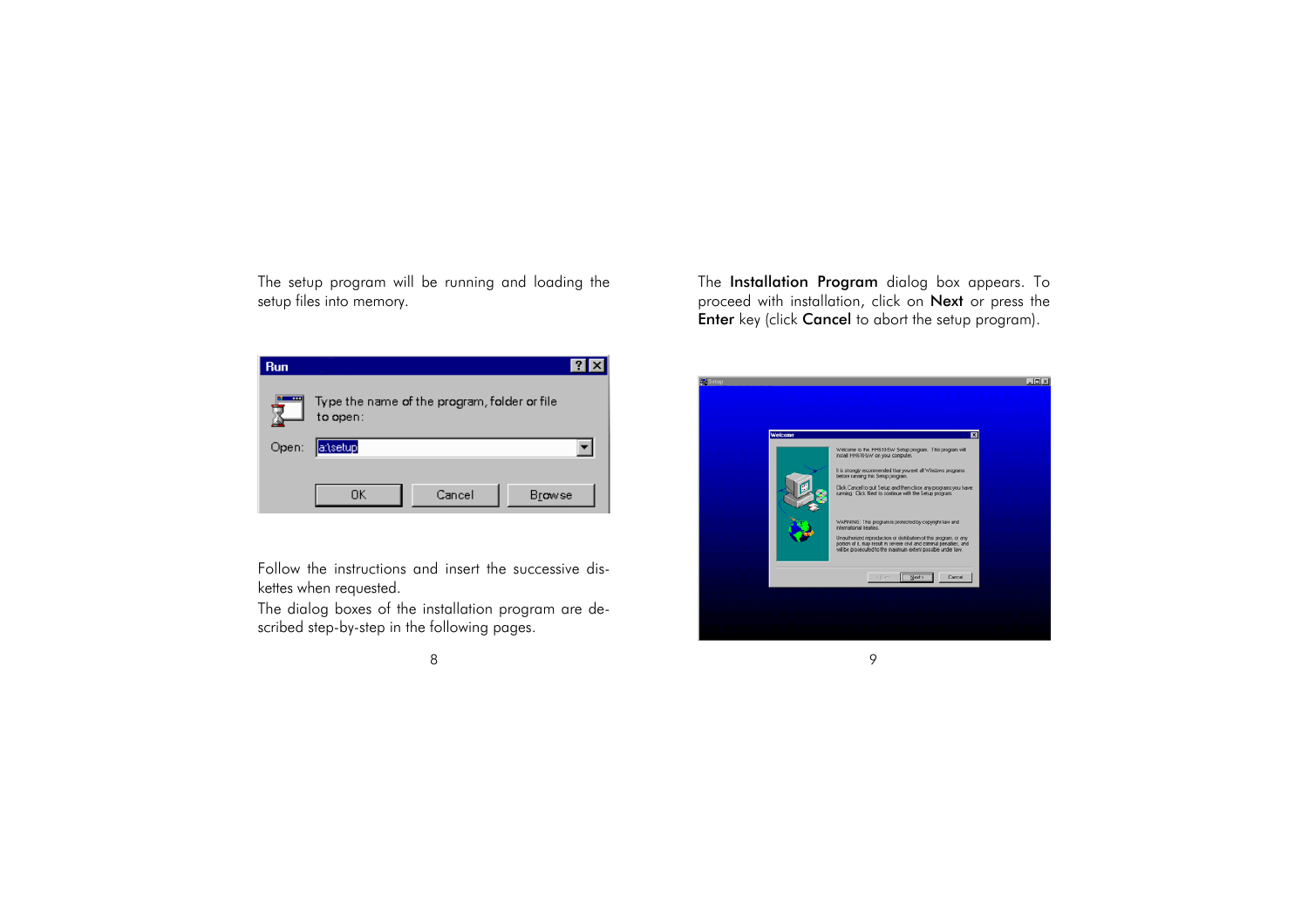The program will then display a dialog box to confirm the installation directory for the HH610-SW software. The default directory is: C:\HH610.

| <b>Choose Destination Location</b> | ×                                                                                  |  |
|------------------------------------|------------------------------------------------------------------------------------|--|
|                                    | Setup will install HH610 in the following directory.                               |  |
|                                    | To install to this directory, click Next.                                          |  |
|                                    | To install to a different directory, click Browse and select another<br>directory. |  |
| 農                                  | You can choose not to install HH610 by clicking Cancel to exit<br>Setup.           |  |
|                                    | Destination Directory<br>Browse<br>c:\HH610                                        |  |
|                                    | <br>Cancel<br>$\leq$ $\underline{B}$ ack<br>Next                                   |  |

To change the directory, press the Browse button. The following window appears:



From the Directories box, select the new directory. If you want to change the drive, use Drives menu to select the drive where the program files will be installed.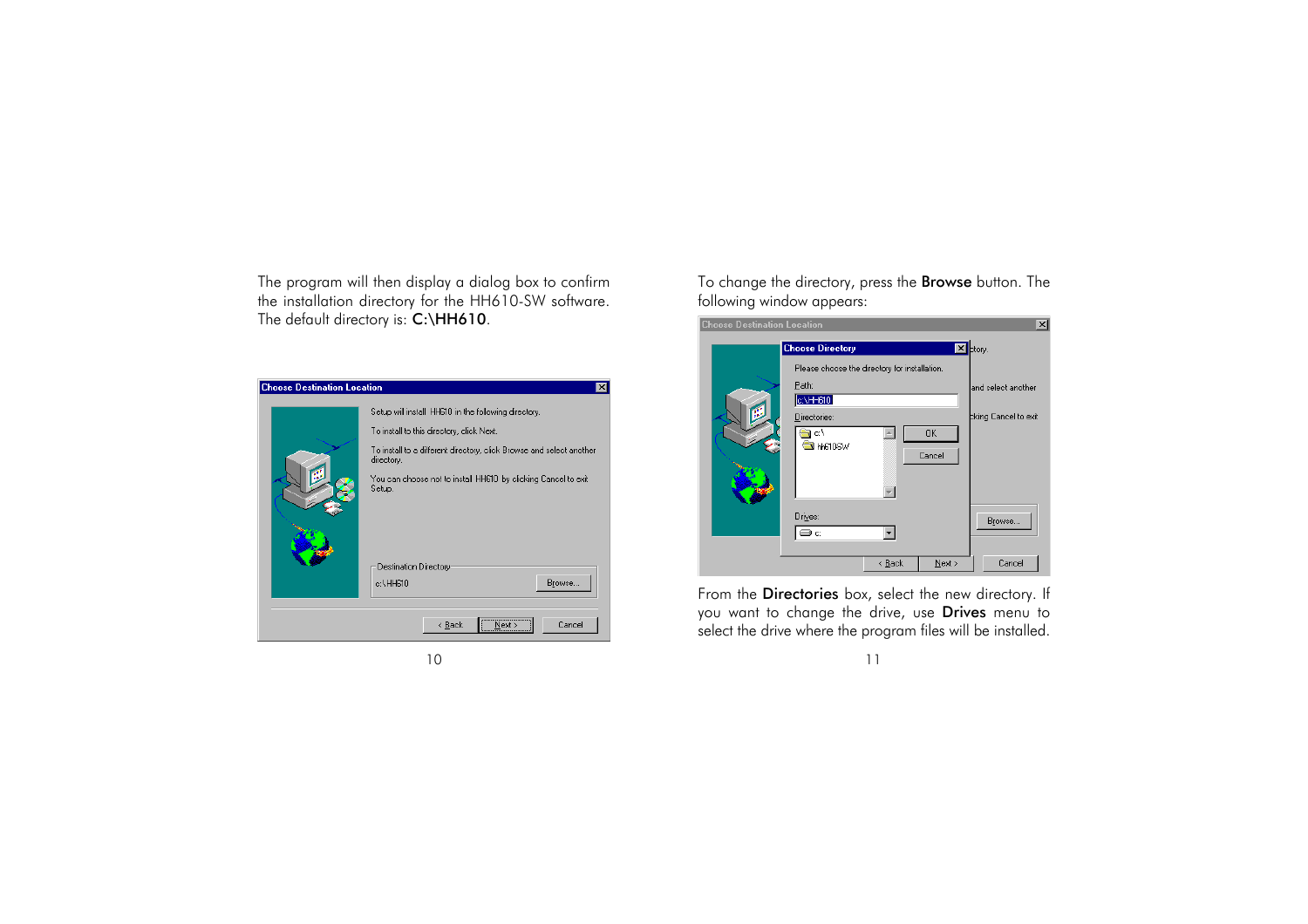Note: You can create a new directory by simply writing the correct path in the appropriate box. To confirm your choice press the **Enter** key or click on the OK button and the program will return to the previous window (Choose Destination Location).

| <b>Choose Destination Location</b> | $\mathsf{x}$                                                                       |
|------------------------------------|------------------------------------------------------------------------------------|
|                                    | Setup will install HH610 in the following directory.                               |
|                                    | To install to this directory, click Next.                                          |
|                                    | To install to a different directory, click Browse and select another<br>directory. |
|                                    | You can choose not to install HH610 by clicking Cancel to exit<br>Setup.           |
|                                    | Destination Directory<br>Browse<br>c:\HH610                                        |
|                                    | $\leq$ $\underline{B}$ ack<br>Cancel<br>Next                                       |

Click Next to proceed with the installation.

The program will then display a window to confirm or change the program folder to which HH610-SW will be added. The default folder is Hanna Instruments. You can either choose an existing one by simply clicking on

| <b>Select Program Folder</b> |                                                                                                                                                                                                                                                                                                                                       | $\vert x \vert$ |
|------------------------------|---------------------------------------------------------------------------------------------------------------------------------------------------------------------------------------------------------------------------------------------------------------------------------------------------------------------------------------|-----------------|
| وحجج المحمد                  | Setup will add program icons to the Program Folder listed below.<br>You may type a new folder name, or select one from the existing<br>Folders list. Click Next to continue.<br>Program Folders:<br>Omegal<br>Existing Folders:<br>Adobe<br>Adobe Acrobat<br>Alter Media n.3<br>Corel CD-ROM Utilities<br>Corel <sub>5</sub><br>Omega |                 |
|                              | Cancel<br>$N$ ext ><br>< <u>B</u> ack                                                                                                                                                                                                                                                                                                 |                 |
|                              |                                                                                                                                                                                                                                                                                                                                       |                 |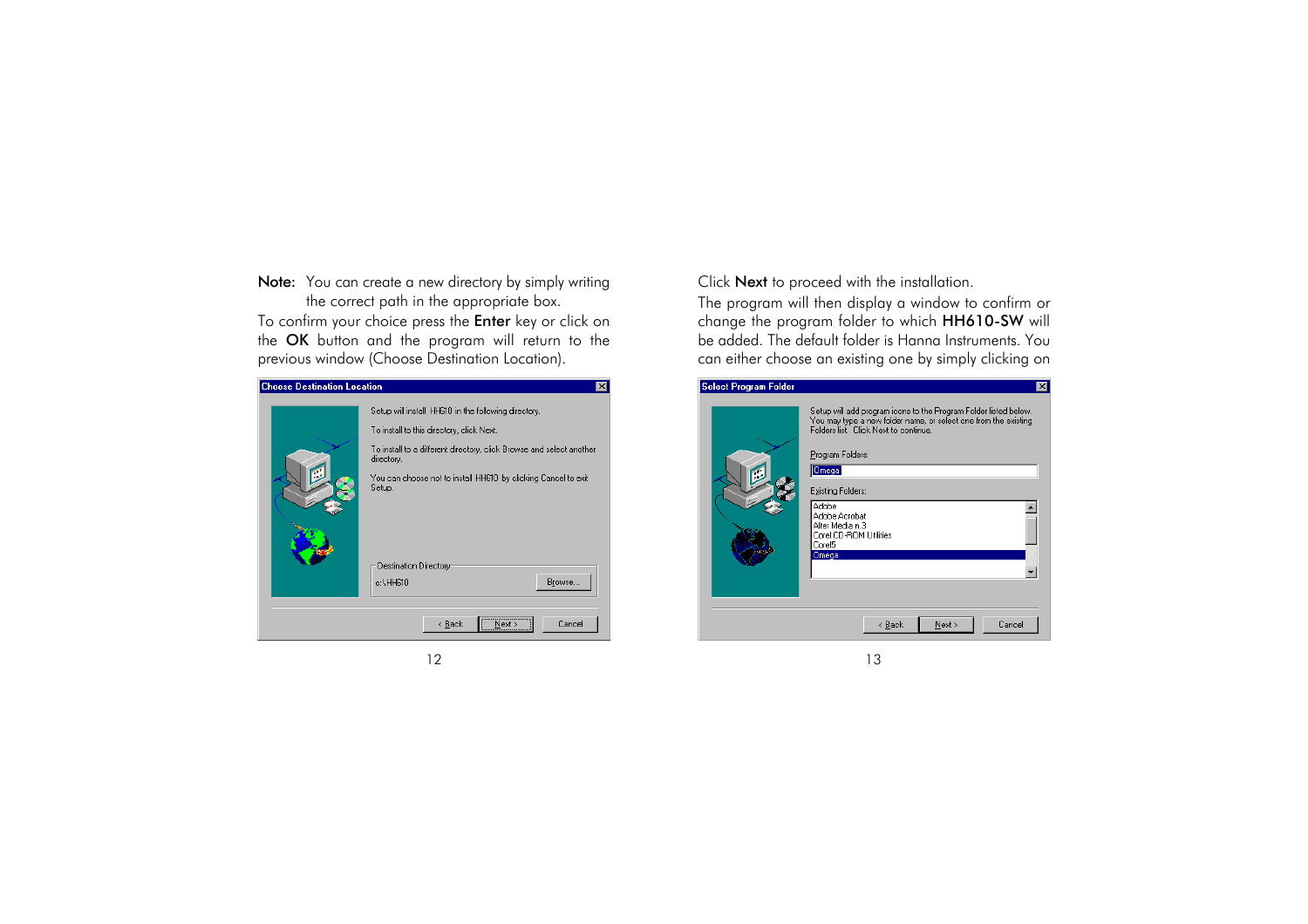its name, or write a new name in the Program Folders box.

Click on Next to continue the installation. The program will now install the program files. Insert the successive diskettes and press OK or the Enter key when requested.



Prior to finishing the installation, the program will ask you to remove the protection from the last disk.

| HH610SW Setup                                 |
|-----------------------------------------------|
| Please disable protection from the last disk! |
| SOURCE DRIVE: A                               |
|                                               |

Remove the diskette, remove the writing protection and reinsert the diskette.



Press the OK button and the Registration window will appear.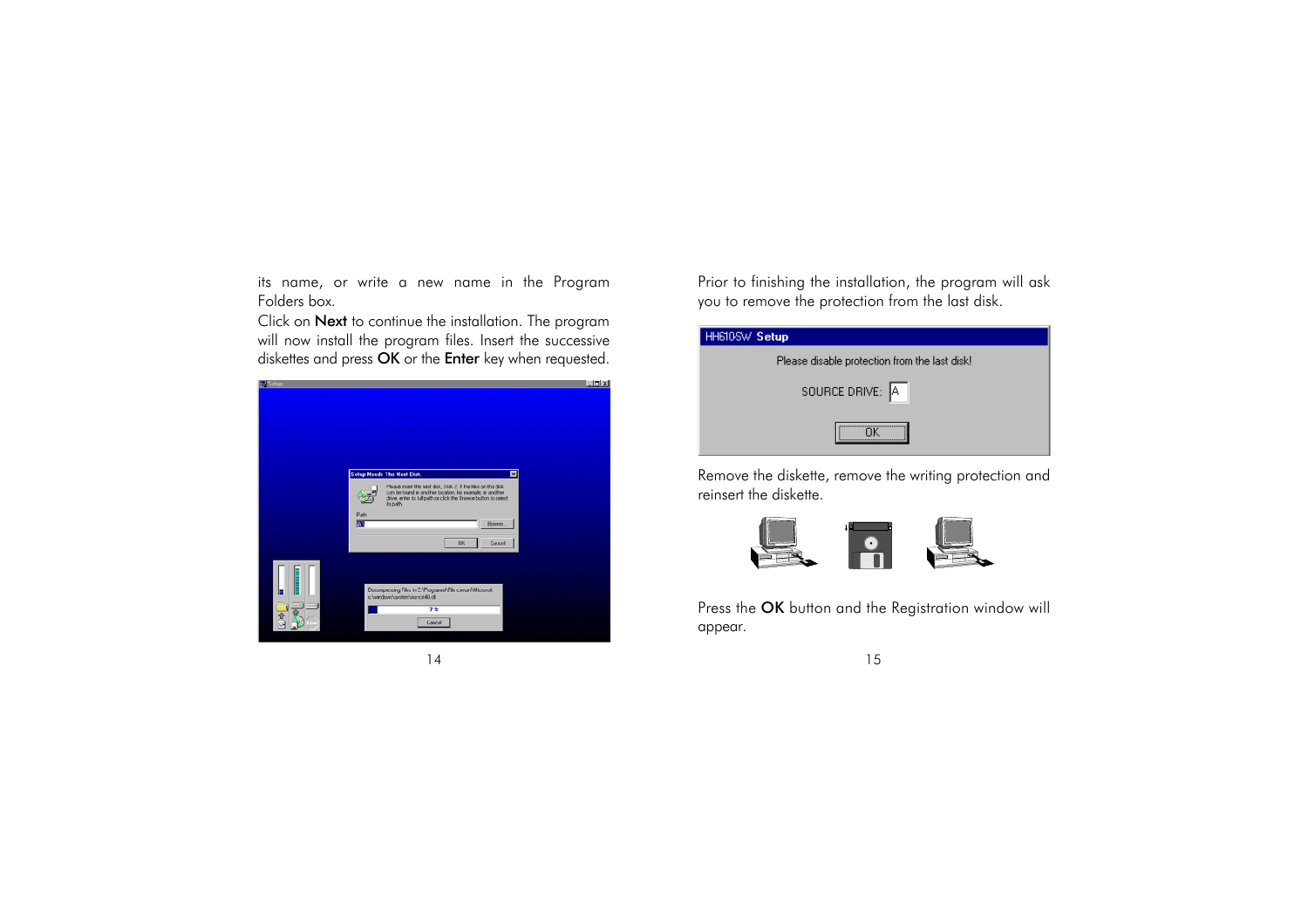Enter the requested information and select the part number of your instrument and the language from the respective lists. The setup program will then notify your selections asking for confirmation in a new window.

| Instrument            |
|-----------------------|
| Name: John Doe        |
| Company: ABC Inc.     |
|                       |
| Instrument: HH611PL4C |
| Language: English     |
| Ok                    |

Note: It is very important that you make sure the correct part number is selected since after the installation this entry cannot be changed.

After a few seconds the program will notify the end of the installation and may ask to restart the computer.

| <b>Setup Complete</b> |                                                                                                                                                                                                                                                                                                                |
|-----------------------|----------------------------------------------------------------------------------------------------------------------------------------------------------------------------------------------------------------------------------------------------------------------------------------------------------------|
|                       | Setup has finished copying files to your computer.<br>Before you can use the program, you must restart Windows or<br>your computer.<br>⊙ Yes, I want to restart my computer now.<br>C No, I will restart my computer later.<br>Remove any disks from their drives, and then click Finish to<br>complete setup. |
|                       | Finish<br>< Back                                                                                                                                                                                                                                                                                               |
|                       |                                                                                                                                                                                                                                                                                                                |

16 16 17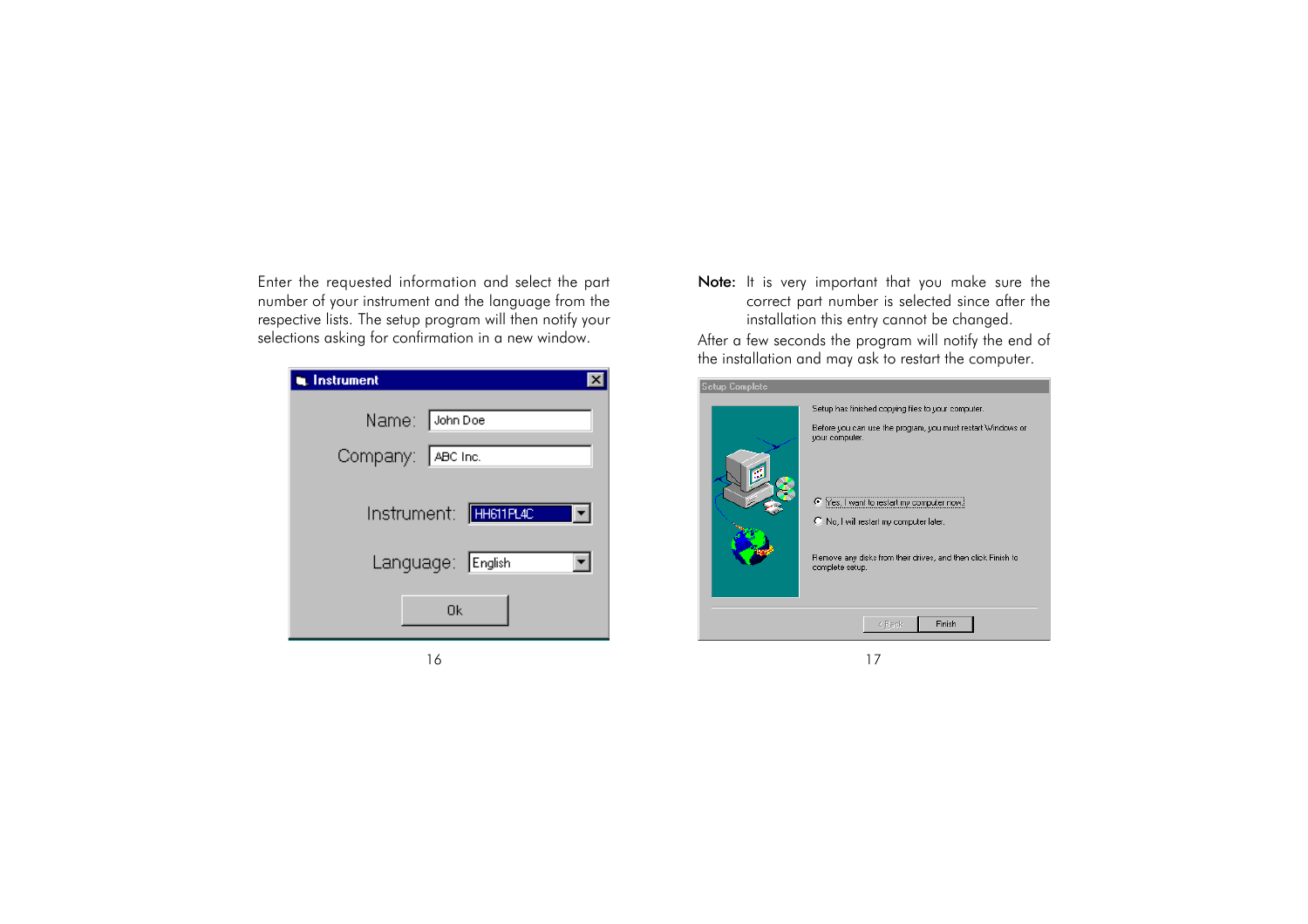In any case, remove the diskette from the drive and click Finish to complete the Setup procedure.

Note: If the programs asks to restart your system, you can choose to do this immediately or later, but in order to complete the installation of the software, you must restart the system in either case.

When the installation is complete, a HH610-SW Program Folder (Program Group for Windows®3.11) and icon are created.



Note: Store the set of diskettes in a safe place away from heat, dust and magnetic fields.

#### REMOVING THE PROGRAM

In case you need to remove the HH610-SW program from your computer, it is always recommended not to simply delete the files, but to remove the application correctly. To do this for Windows®95, run install/disinstall applications from the control panel; for Windows®3.11 simply run the disinstallation program with a double click on the icon provided in the HH610-SW Program Group.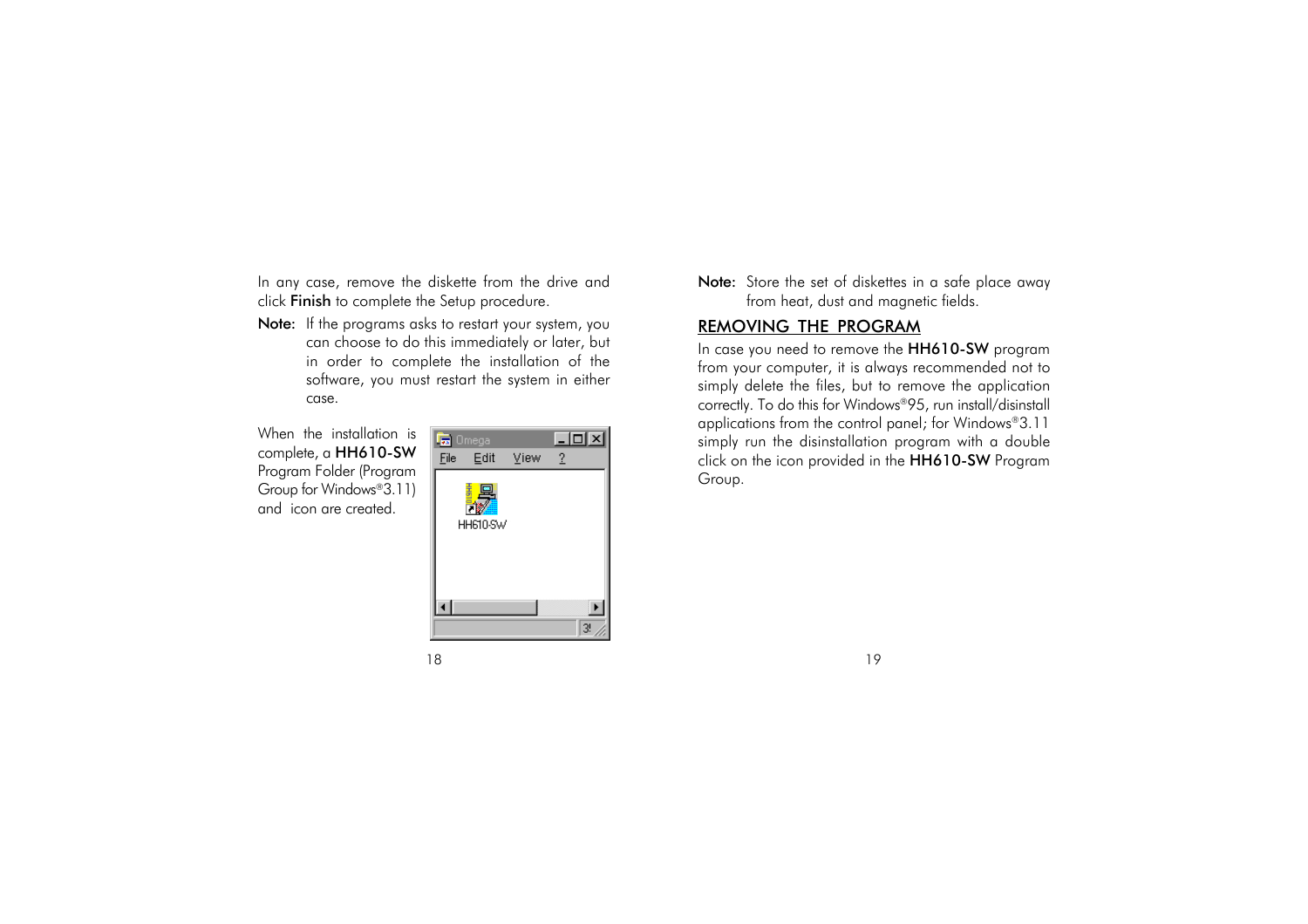## INITIAL PREPARATION

#### For Bench (non-logging) meters only:

To connect your Omega Instruments bench-top meter to the PC use the 9-25 pin RS232 connection cable, available through your Omega Dealer.



Make sure that your meter is switched off and plug the connectors, one into the meter's RS 232 connector, the other into the serial port of your PC.

Note: Cables different from the 9-25 pin RS232 may use a different configuration. In such cases no communication between the meter and the PC is possible.

#### For Portable (logging) meters only:

All Hanna portable meters with the possibility of storing data contain an infrared emitting circuitry.

Simply place your portable meter on a HH610Logg Infrared Transmitter (ensuring that the two infrared LEDs are placed on top of each other). The memory can be downloaded to your PC through the HH610Logg's RS232 port.

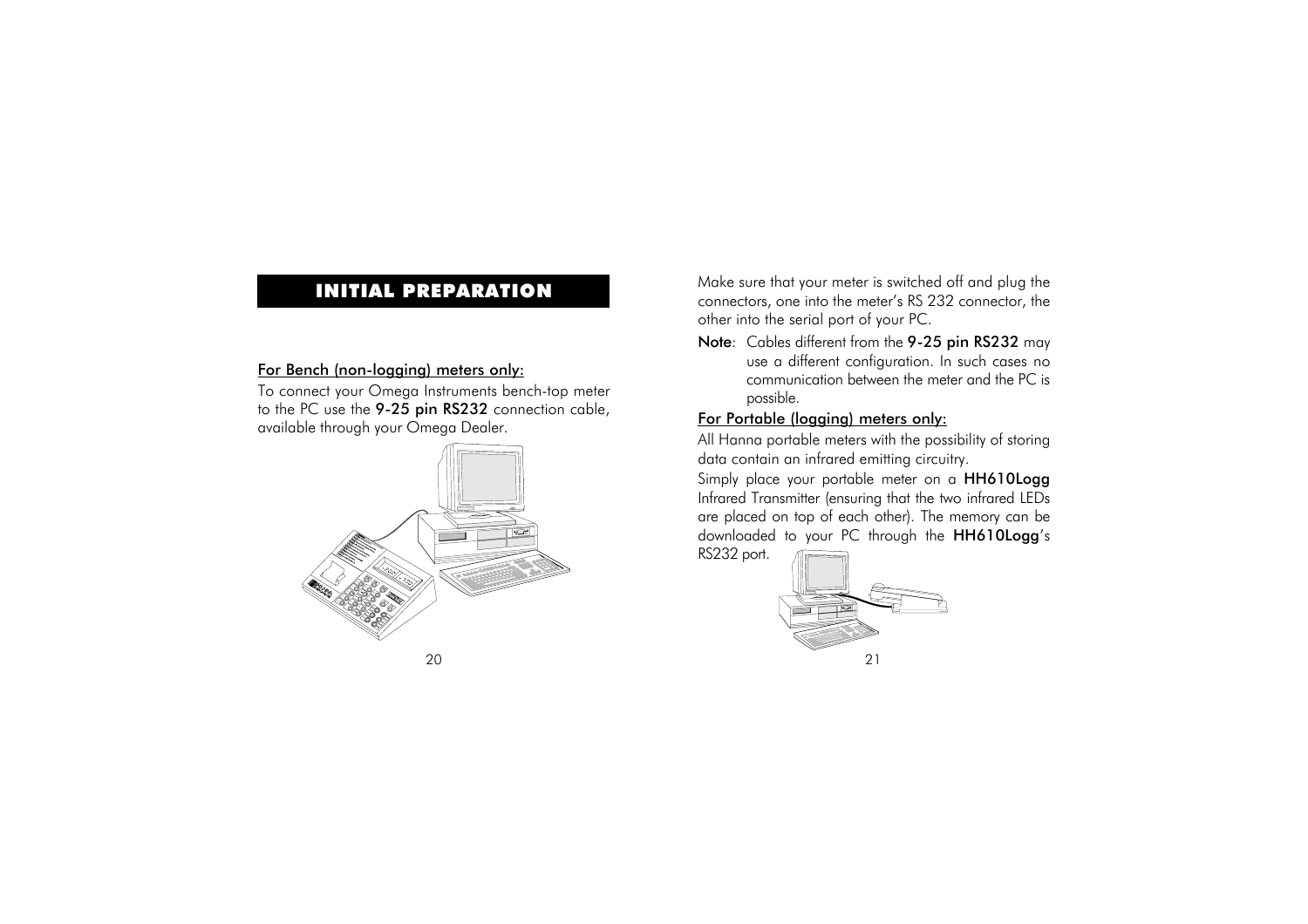Using the **HH610Logg** Infrared Transmitter, all re-<br>corded data can be fed to your Personal Computer for easy reproduction, storage or elaboration without the interference of cables or cords between the meter and the transmitter.

When all connections are ready turn the Omega meter on. Refer to your instrument instruction manual for transferring the data to your PC.

There are two different windows for non-logging (bench) and logging (portable) instruments. When you start the program you are requested to choose the kind of meter you have by pressing the corresponding button in this window.

See pages 4 and 5 for a full list of meters and whether they are regarded as bench or portable by the software.



#### 22 23 23 23 24 25 26 27 28 29 29 29 20 21 22 23 24 25 26 27 28 29 29 29 20 21 22 23 23 24 25 26 27 28 29 29 20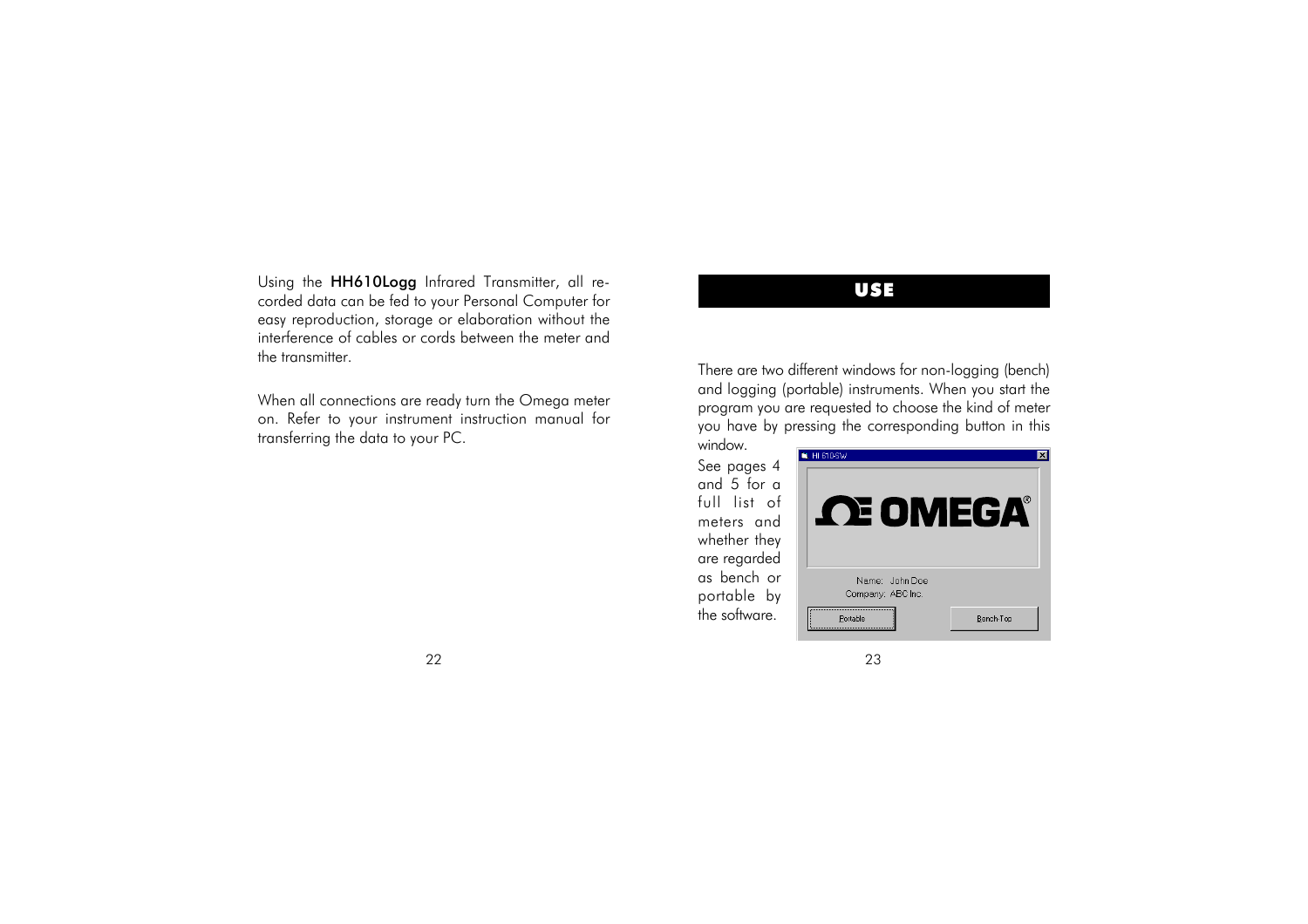In both versions, in the main window the title bar displays the name of the program and its version and the status bar displays messages during execution.

#### FOR BENCH METERS

With the bench meters communication program, you can retrieve the measurements taken by your bench instrument (or by the GLP portable meters and process meters regarded by the program as bench meters – see list on page 5).

The connection between the instrument is by an RS 232 cable attached to one of your PC's serial ports.

The setting window contains information about data communication rate, port number and so on.

Readings can be logged and then saved in Excel®4.0 format (XLS) or exported as a CSV text file (see below).

When the **HH610-SW** program is connected to a bench meter, the data available on the LCD of the instrument is displayed in a large frame on the upper part of the screen. Before connection, the main window will show:

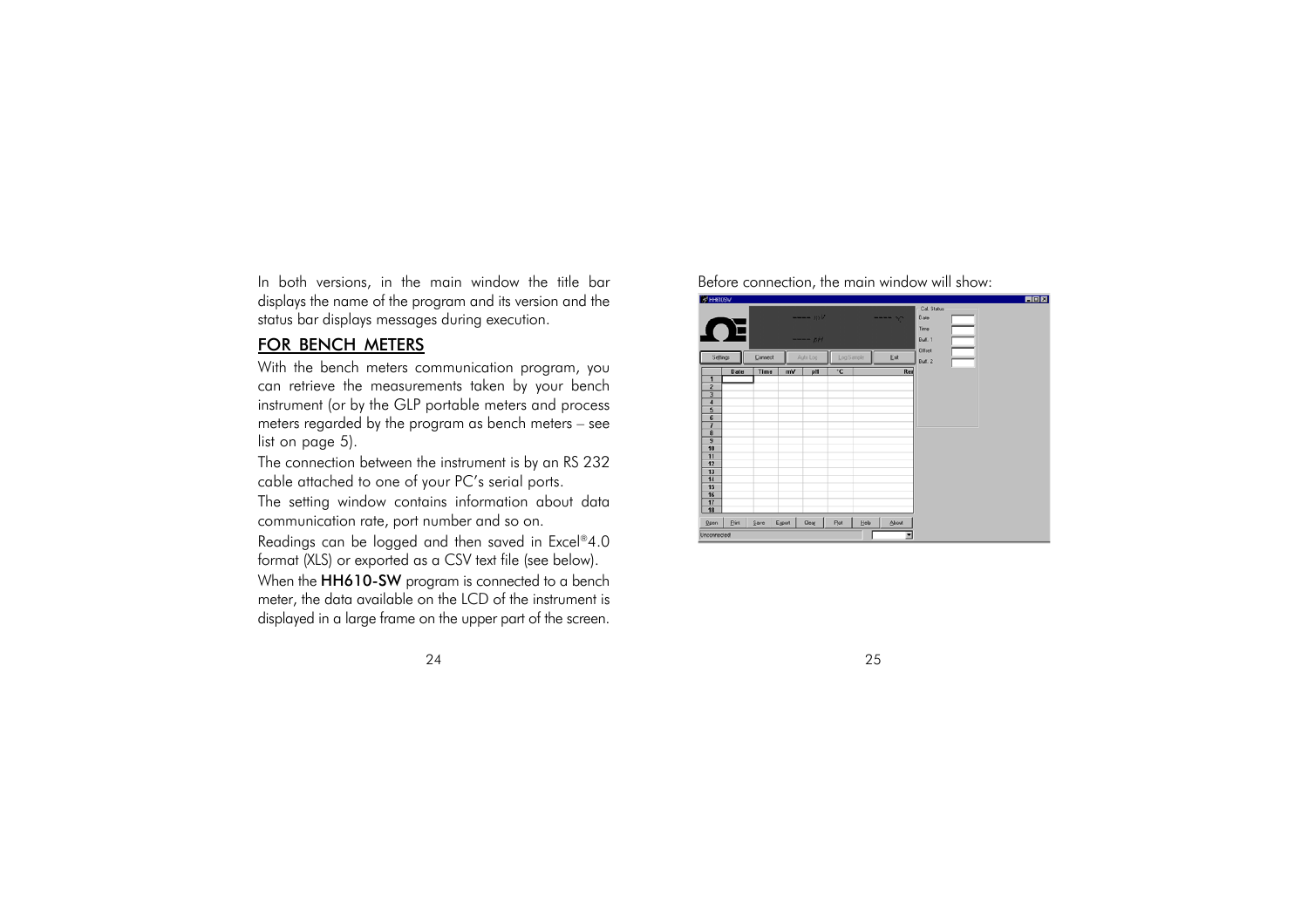In this window several functions are available from the **The Price of Help T**o open the help window<br>buttons:



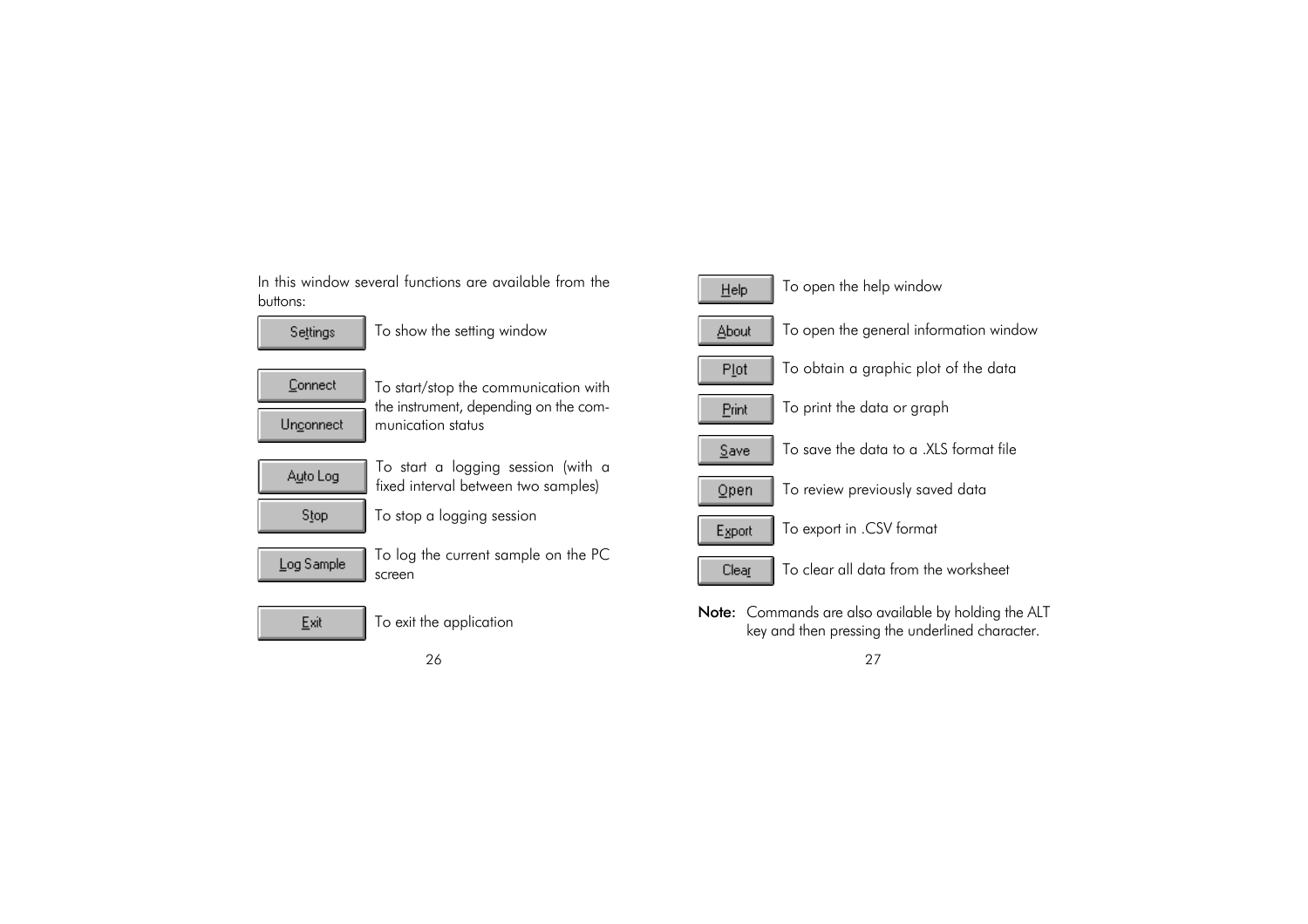#### SETTINGS

When you click on the Setting button the screen will show the Bench-Top Settings window:

| HH610-SW - Bench-Top settings |            |
|-------------------------------|------------|
| Auto Log                      |            |
| Sample delay                  | 10<br>sec. |
| Max. samples                  | 1000       |
| LCD                           |            |
| Delay                         | $10$ sec.  |
| Communication                 |            |
| Port                          | l2         |
| Baud rate                     | 2400       |
| Πk                            | Cancel     |

In this window the following settings of the program may be entered:

### Auto Log

Sample Delay: the logging interval between two consecutive samples

Max. Sample: the maximum number of measurements to be taken

## LCD

Delay: the interval of time the program will hold a reading of the meter on the PC screen before updating it **Communication** 

Port: the COMM port to which your meter is connected **Baud Rate:** the transmission speed

Note: the instrument and the mouse cannot use the same COMM port. If the 'Port not available' message is shown, the system is already using the port that you have selected. In this case, you should select another port number.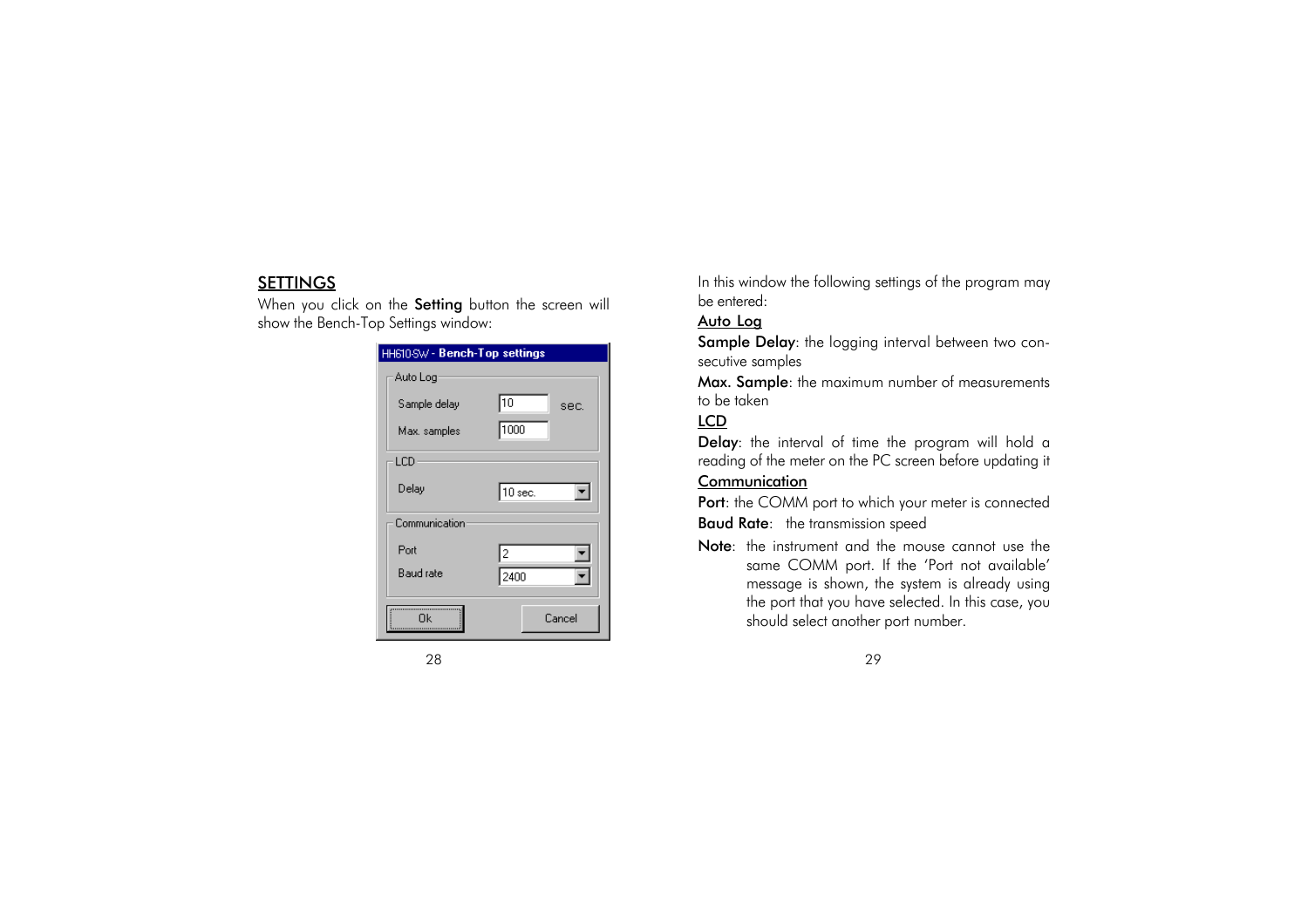#### **CONNECTION**

To connect the meter to the computer click on **Connect**. The main window will then look like the following:



This will enable the Auto Log and the Log Sample functions and will start the LCD updating process.

Note: Before connection the correct communication port and baud rate have to be selected in the Settings window.

#### LCD Display Information

An LCD simulator displays the readings on the upper part of the main window.



Note: This feature is available only after the connection has been completed (by pressing Connect).

During connection, the program will update the readings of the LCD on the PC screen with the interval set in the delay dialog box of the Settings window (see above). There can be up to 4 values displayed, depending on the model of the meter connected and channels in use.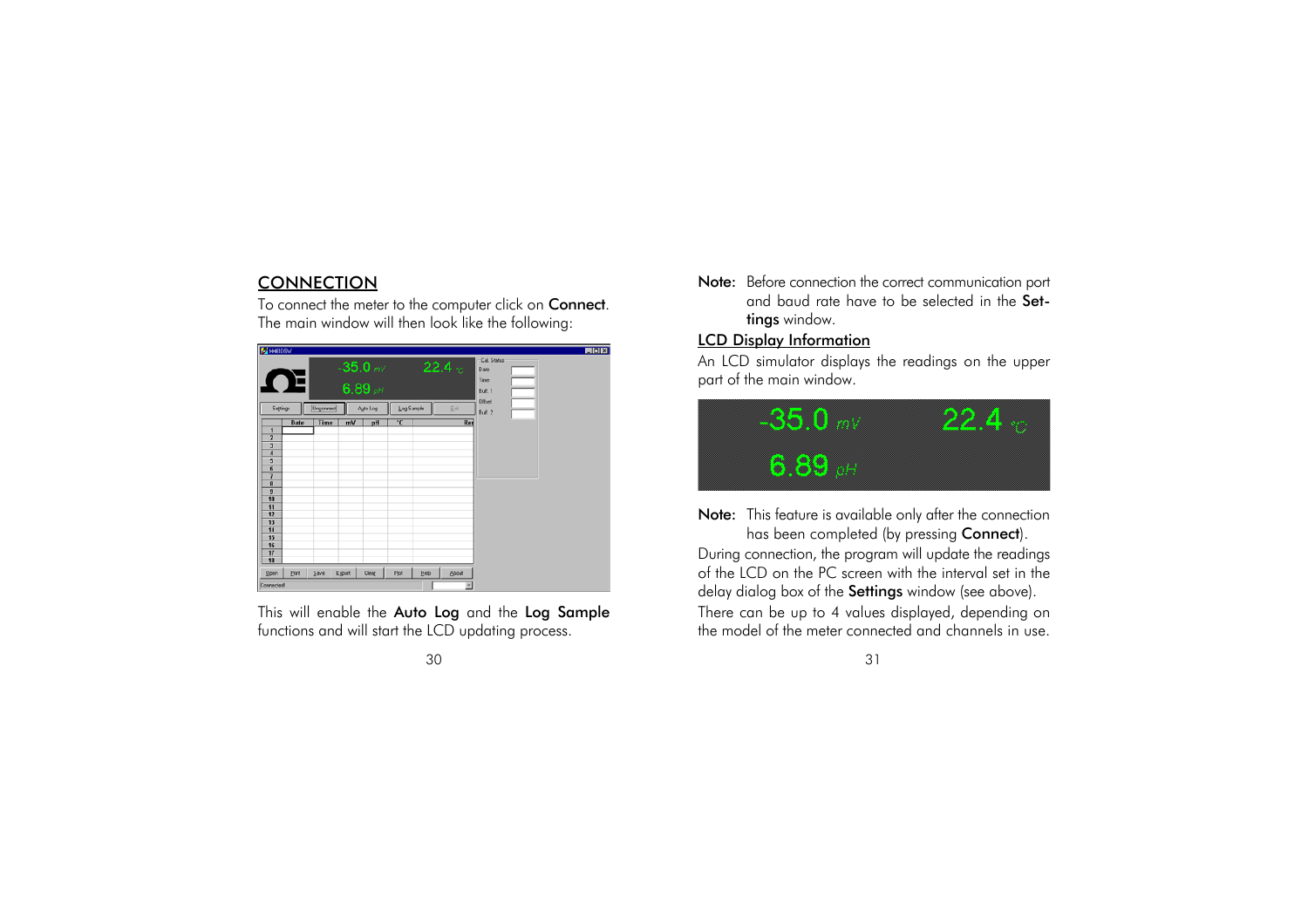#### AUTO LOG

When the instrument is connected, you can log subsequent readings automatically. The sampling interval and the maximum number of samples must be set in the Settings window. To start logging, click on Auto Log.



During automatic logging, the samples are shown on the worksheet in the main window. The user can add a remark for each sample in the last column.

To stop logging before the maximum number of samples is reached, click on the Stop button (which is now displayed in place of Auto Log).

When logging is stopped, you can save, export, print or clear the table by pressing the proper button on the main window.

#### LOGGING A SINGLE SAMPLE

If you need to log a single sample (even during auto logging) click on the Log Sample button and the current LCD reading will be added to the table.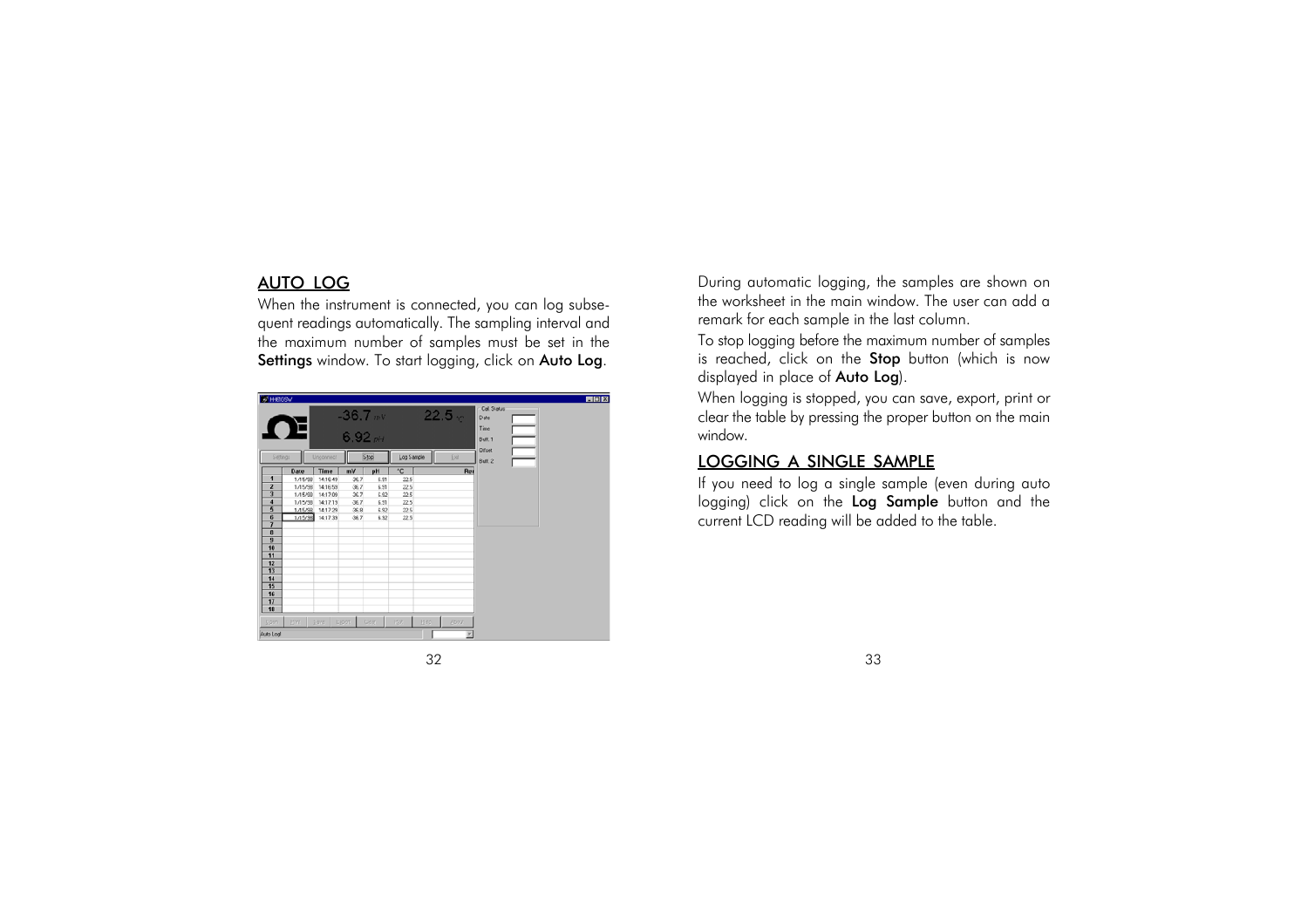### PRINTING, PLOTTING, SAVING, REVIEWING AND EXPORTING YOUR DATA

The Print, Open, Save and Export buttons bring up the dialog boxes where standard print and save options are available.

If you have a printer installed in your system, when you click Print, the printer's dialog box will appear and allow you to print data on the worksheet.

By pressing **Save**, you can save data on the worksheet as an Excel®4.0 worksheet file.

By pressing **Export**, you can export data on the worksheet as a .CSV text file (Comma Separated Values), which is well recognized by most of worksheets programs.

By pressing **Open**, you can select a previously saved file (in Excel®4.0 .XLS format) of data to review.

The **Plot** button is to obtain the data selected on the worksheet in graphic format. If no data is selected, all data will be plotted.

Note: To select desired lines, just press the left mouse key and drag over the lines. Plotting of selected lines is disabled when logging is in progress.

Once Plot is pressed, the Plot window pops up. This window includes:

• graphs of selected magnitudes;

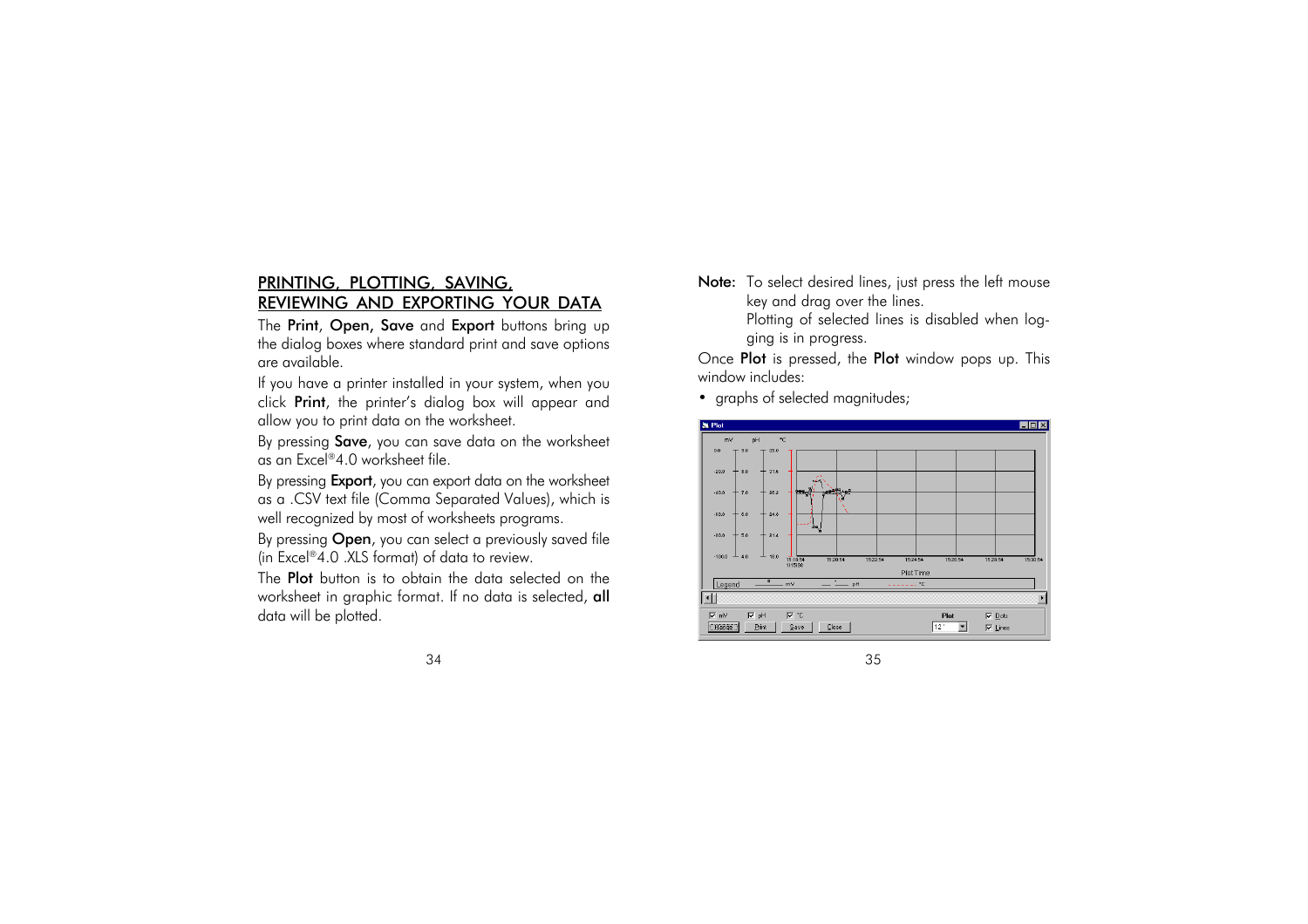- checkboxes for showing/hiding magnitudes;
- selection list for plot period (i.e. the time span for the displayed graph, for example 30 minutes);
- checkboxes for showing/hiding dots and lines on the graphs;
- Range button, to pop up the Plot settings window to select ordinate axis minimum and maximum values for each magnitude and decimal points;

| Plot settings   |                |                |
|-----------------|----------------|----------------|
| mV              | рH             | °Г.            |
| $-100.0$<br>Min | 4.0<br>Min     | 18.0<br>Min    |
| Max<br>10.0     | 9.0<br>Max     | Max<br>35.0    |
| Decimal digits  | Decimal digits | Decimal digits |
| 10.0            | 0.0            |                |
|                 | <br>0K<br>     |                |

36 37

• Print button, to pop up a Print preview window and then print it by means of the **Print** button or escape by pressing Close; user can also obtain a magnified view of a part of the graph by clicking on it. Another click will revert back to the full view;

| <b>CE OMEGA</b>                | HH610-SW                                                                                              |  |
|--------------------------------|-------------------------------------------------------------------------------------------------------|--|
| mV.<br>$\mu$ H                 | ×c.                                                                                                   |  |
| $-24.7$<br>$-11$               | $-11.5$                                                                                               |  |
| $-0.13 -$<br><b>HE 34</b>      | $+ 100$                                                                                               |  |
| $-11.3$<br>$+11$               | $+31.5$                                                                                               |  |
| $-50.3$<br>÷ u                 | $+ 100$                                                                                               |  |
| $-6.4.3$<br>$+1.5$             | * 115                                                                                                 |  |
| $-26.3$<br>de 13               | de sus                                                                                                |  |
|                                | di ist<br>15:30:54<br>15/24.54<br>15:20:54<br>15/22/54<br>1220.54<br>15:20:54<br>1/15/95<br>Plot Time |  |
| Legend                         | $$<br>$  -$<br>τ<br>$  \approx$                                                                       |  |
|                                |                                                                                                       |  |
| Name:<br>John Doe<br>Pernark : | ABC Inc.<br><b>Print Date:</b><br>1/15/98 15:38:11<br>Company:<br>Lot ID:<br>Sheet T                  |  |
|                                |                                                                                                       |  |

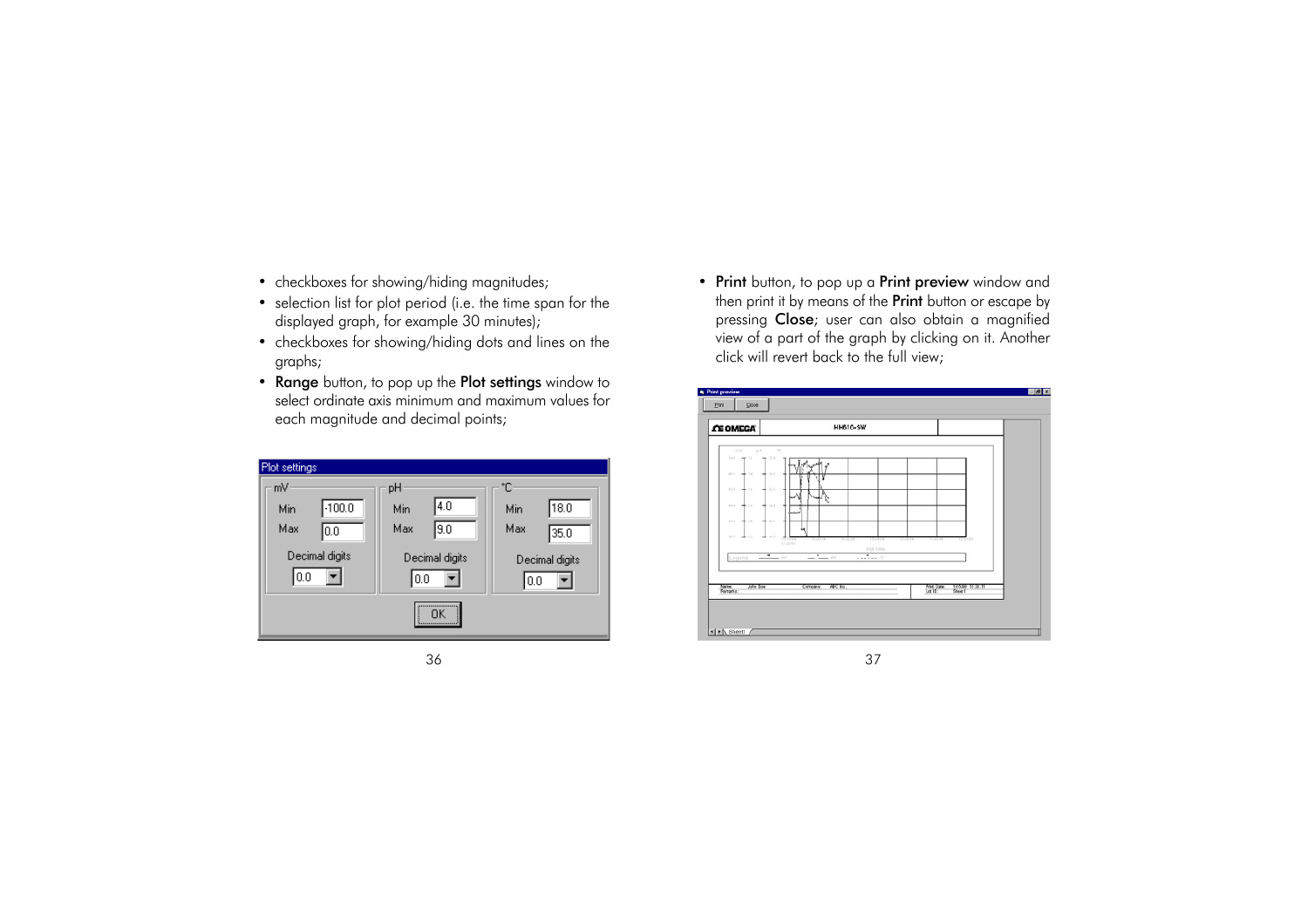- Save button, to save graphs to a Windows MetaFile (with .WMF extension) that can be imported by a number of applications;
- Close button, to close Plot window.

#### GETTING HELP

When in the main window, click on Help and the HH610-SW Guide window will pop up.

| HH610-SW Help                                                        |  |
|----------------------------------------------------------------------|--|
| ?<br><b>Bookmark</b><br>File<br>Edit<br>Options                      |  |
| Previous<br>Find<br>Print<br>Summary                                 |  |
| Omega                                                                |  |
| HH610-SW Help.                                                       |  |
|                                                                      |  |
| You can get help on bench-top or portable<br>communication programs. |  |
| See also Instruments list                                            |  |
|                                                                      |  |
|                                                                      |  |
|                                                                      |  |

## EXIT THE PROGRAM

Before quitting the program, stop the logging sequence, if it has been active. Then press the Unconnect button to disconnect the meter and then press Exit.

The program will prompt the following message:



If you press Yes, the save dialog box will be opened before exiting.

If you press No, the program will exit and discard the memorized data.

If you press Cancel, the program will return to the main window.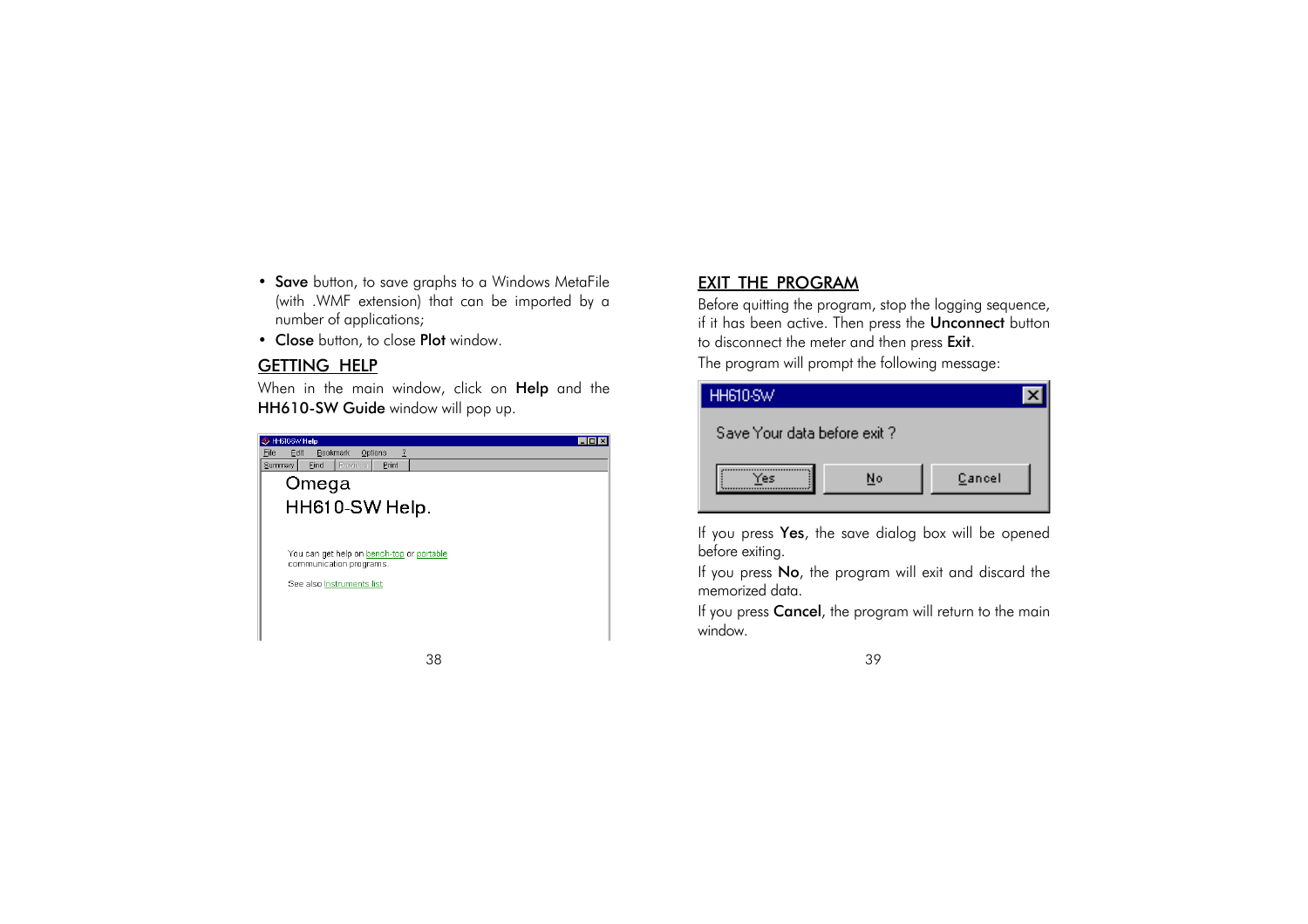### HH610-SW FOR PORTABLE METERS

With the portable communication program you can retrieve the logged data of your portable instrument (see list on page 4).

The connection with the PC is via one of the computer's serial ports. Information about data communication rate and port number can be found in the Settings window. Make sure that your portable meter has some data memorized prior to connecting it to the PC (refer to the meter's instruction manual).

Logged data can be saved in Excel® 4.0 format or exported as a CSV text file.

When the **HH610-SW** program is used with a portable meter, the main window will look like the one shown on next page. The next page. In this window several functions are available from the



corresponding buttons:



To show the setting window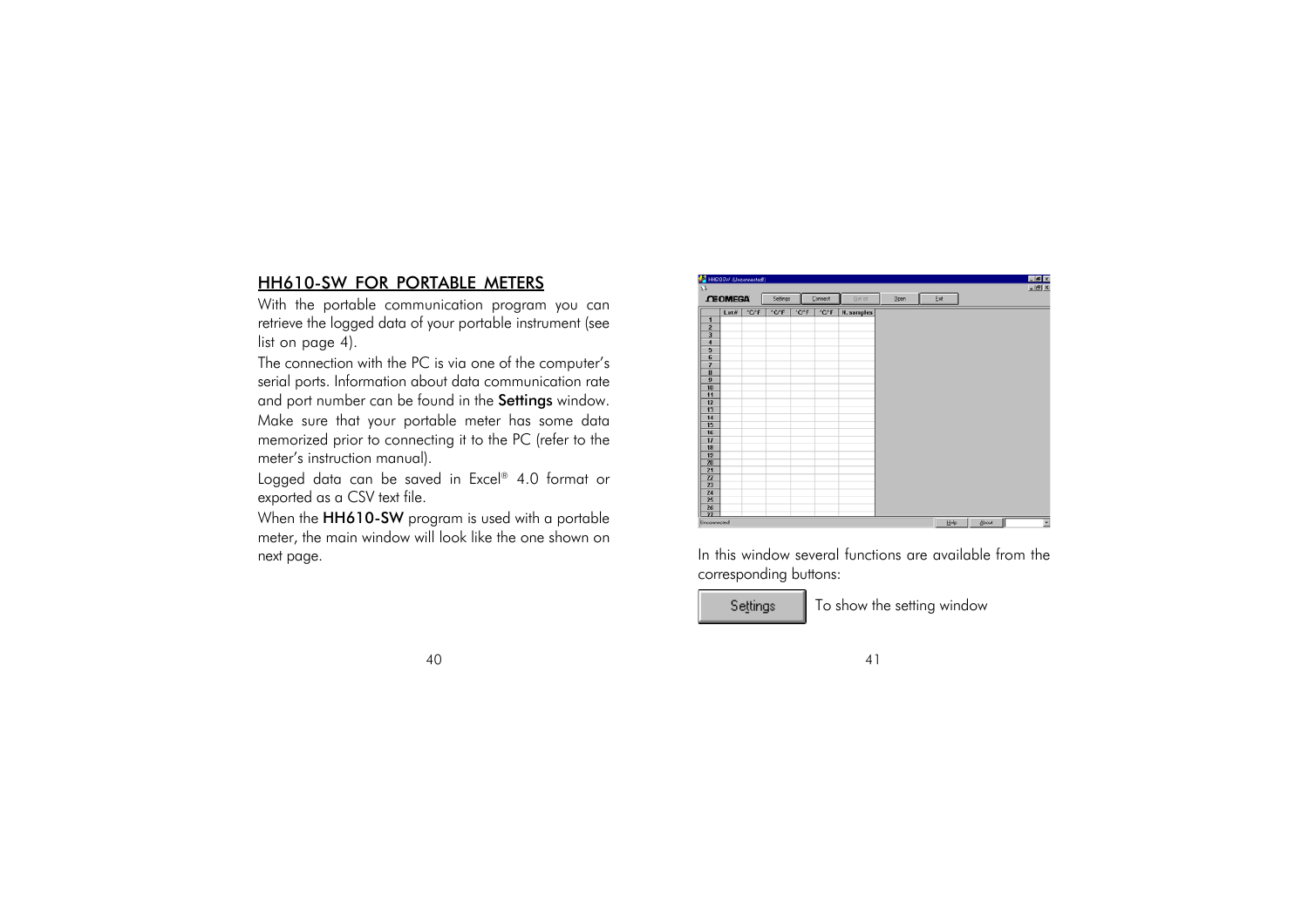

#### $42$  and  $43$

## SETTINGS

The **Portable Settings** window make it possible to set communication parameters. Click on the Settings button and the following window will appear:



ALT key and then pressing the underlined char-<br>acter. In this window the two following parameters can be set:<br>**Port**: the COMM to which the meter is connected;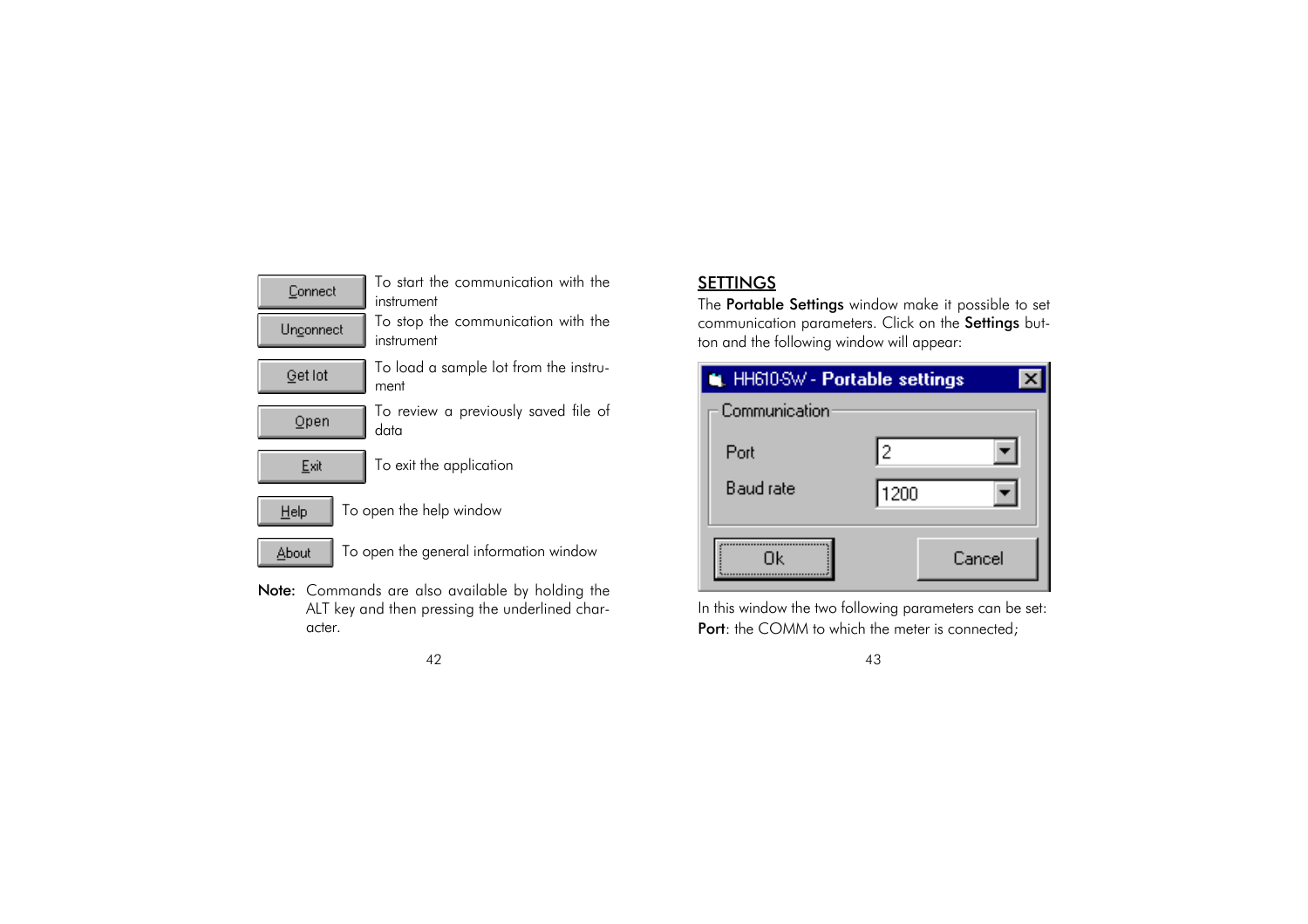Baud Rate: the transmission speed.

Note: The meter and the mouse cannot use the same COMM port. If the 'Port not available' message is shown, the system is already using the port that was selected.

### **CONNECTION**

To connect the meter to the computer, press **Connect** in the main window of the program.

During connection, the instrument status is loaded and displayed in the Instrument Status window. This window reports, for each lot of data previously logged by the instrument, the lot number, the channel number and the number of samples logged.

The Instrument Status is only available while the instrument is connected and it is closed when the Unconnect button is pressed.

Note: If your portable meter has no data stored in its memory, you cannot connect it to the PC. The

| 45 |  |
|----|--|
|    |  |

| $\Box$ D $\Box$<br><b>A</b> Instrument status |      |       |                     |       |                     |            |  |  |  |
|-----------------------------------------------|------|-------|---------------------|-------|---------------------|------------|--|--|--|
|                                               | Lot# | °C/°F | $°C$ <sup>*</sup> F | °C/°F | $°C$ <sup>*</sup> F | N. samples |  |  |  |
|                                               |      | Yes   | No                  | No    | No                  |            |  |  |  |
| $\overline{2}$                                |      | 2 Yes | No                  | No    | No                  | 53         |  |  |  |
| 3                                             |      |       |                     |       |                     |            |  |  |  |
| 4                                             |      |       |                     |       |                     |            |  |  |  |
| 5                                             |      |       |                     |       |                     |            |  |  |  |
| 6                                             |      |       |                     |       |                     |            |  |  |  |
| 7                                             |      |       |                     |       |                     |            |  |  |  |
| 8                                             |      |       |                     |       |                     |            |  |  |  |
| 9                                             |      |       |                     |       |                     |            |  |  |  |
| 10                                            |      |       |                     |       |                     |            |  |  |  |
|                                               |      |       |                     |       |                     |            |  |  |  |
|                                               |      |       |                     |       |                     |            |  |  |  |
|                                               |      |       |                     |       |                     |            |  |  |  |

program will then display a message to notify that this condition has occurred; refer to the meter's instruction manual for the logging procedure. Before connection starts, it is necessary to select the correct COMM port and the Baud rate in the Settings window (see above).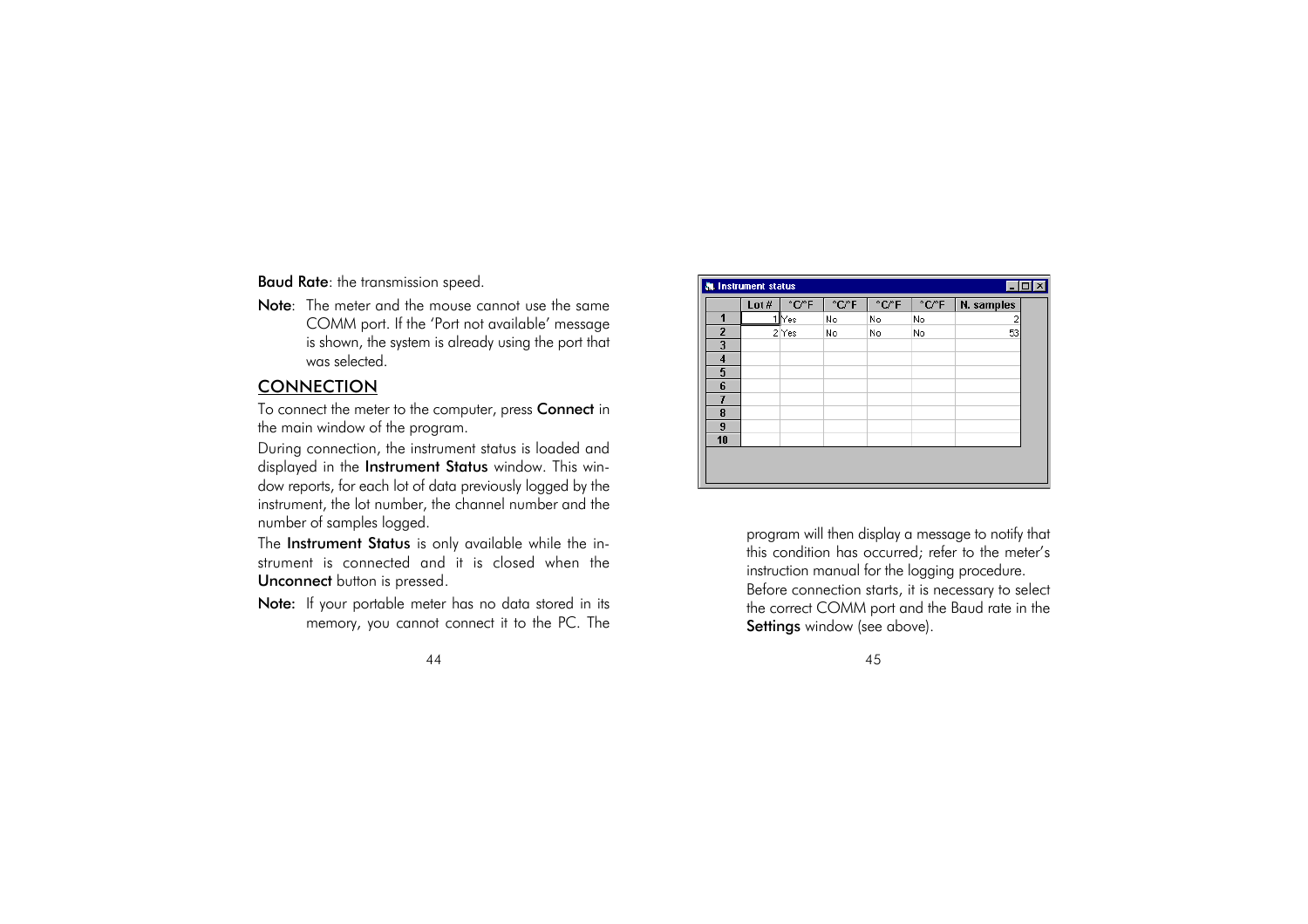### RETRIEVING A SAMPLE LOT

To load a sample lot from the instrument, the program must be connected to the instrument, so that the Instrument Status is displayed. Select the desired lot in the Instrument Status and then press Get Lot in the main

| <b>CE OMEGA</b>                                    |                                                    | Sejtings |        | Unconnect   | Get lot    |                  | <b>Open</b> | Exit           |              |
|----------------------------------------------------|----------------------------------------------------|----------|--------|-------------|------------|------------------|-------------|----------------|--------------|
| <b>X</b> Instrument status                         |                                                    |          |        |             |            | $ \Box$ $\times$ |             |                |              |
|                                                    | Lot # $^{\circ}$ C <sup><math>\circ</math></sup> F | $°C$ F   | $°C$ F | °C/F        | N. samples |                  |             |                |              |
| <b>St Lot #2</b>                                   |                                                    |          |        |             |            |                  |             |                | <b>HOK</b>   |
| $\overline{\mathbf{z}}$<br>$\overline{\mathbf{3}}$ | Date                                               | Time     | °C/°F  | °C/°F       | °C/°F      | °C/°F            |             | <b>Remarks</b> |              |
| 1<br>$\overline{\mathbf{4}}$                       | 3/28/98                                            | 14:32    | 22.2   |             |            |                  |             |                |              |
| $\mathbf{z}$                                       | 3/28/98                                            | 14:33    | 22.2   |             |            |                  |             |                |              |
| 3                                                  | 3/28/98                                            | 14:34    | 22.2   |             |            |                  |             |                |              |
| $\overline{\mathbf{4}}$                            | 3/28/98                                            | 14:35    | 22.1   |             |            |                  |             |                |              |
| 5                                                  | 3/28/98                                            | 14:36    | 22.1   |             |            |                  |             |                |              |
| 6                                                  | 3/28/98                                            | 14:37    | 22.1   |             |            |                  |             |                |              |
| 7<br>10                                            | 3/28/98                                            | 14.38    | 22.1   |             |            |                  |             |                |              |
| 8                                                  | 3/28/98                                            | 14:39    | 22.1   |             |            |                  |             |                |              |
| $\mathbf{a}$                                       | 3/28/98                                            | 14:40    | 22.1   |             |            |                  |             |                |              |
| 10                                                 | 3/28/98                                            | 14:41    | 22.1   |             |            |                  |             |                |              |
| 11                                                 | 3/28/98                                            | 14:42    | 22.1   |             |            |                  |             |                |              |
| 12                                                 | 3/28/98                                            | 14:43    | 22.1   |             |            |                  |             |                |              |
| 13                                                 | 3/28/38                                            | 14:44    | 22.1   |             |            |                  |             |                |              |
| 14                                                 | 3/28/98                                            | 14:45    | 22.1   |             |            |                  |             |                |              |
| 15                                                 | 3/28/98                                            | 14:46    | 22.1   |             |            |                  |             |                |              |
| 16                                                 | 3/28/98                                            | 14:47    | 22.1   |             |            |                  |             |                |              |
| 17                                                 | 3/28/98                                            | 14:48    | 22.1   |             |            |                  |             |                |              |
| 18                                                 | 3/28/98                                            | 14:49    | 22.1   |             |            |                  |             |                |              |
| 19                                                 | 3/28/98                                            | 14:50    | 22.1   |             |            |                  |             |                |              |
| 20                                                 | 3/28/98                                            | 14:51    | 22.1   |             |            |                  |             |                |              |
| <b>Pint</b>                                        | Save                                               | Export   |        | <b>Plot</b> |            |                  |             |                | Discard      |
|                                                    |                                                    |          |        |             |            |                  |             |                |              |
|                                                    |                                                    |          |        |             |            |                  |             |                |              |
| Connected                                          |                                                    |          |        |             |            |                  |             | Help           | <b>About</b> |

46 47

window. The Lot window will be opened reporting the samples measured.

In this window, you can add remarks to your data by typing them in the last column. You also can save, print and export the data.



To close the window, press the Discard button at the bottom of the Instrument Status window.

The program will ask if you want to save or to discharge without saving the current lot by displaying the following message:

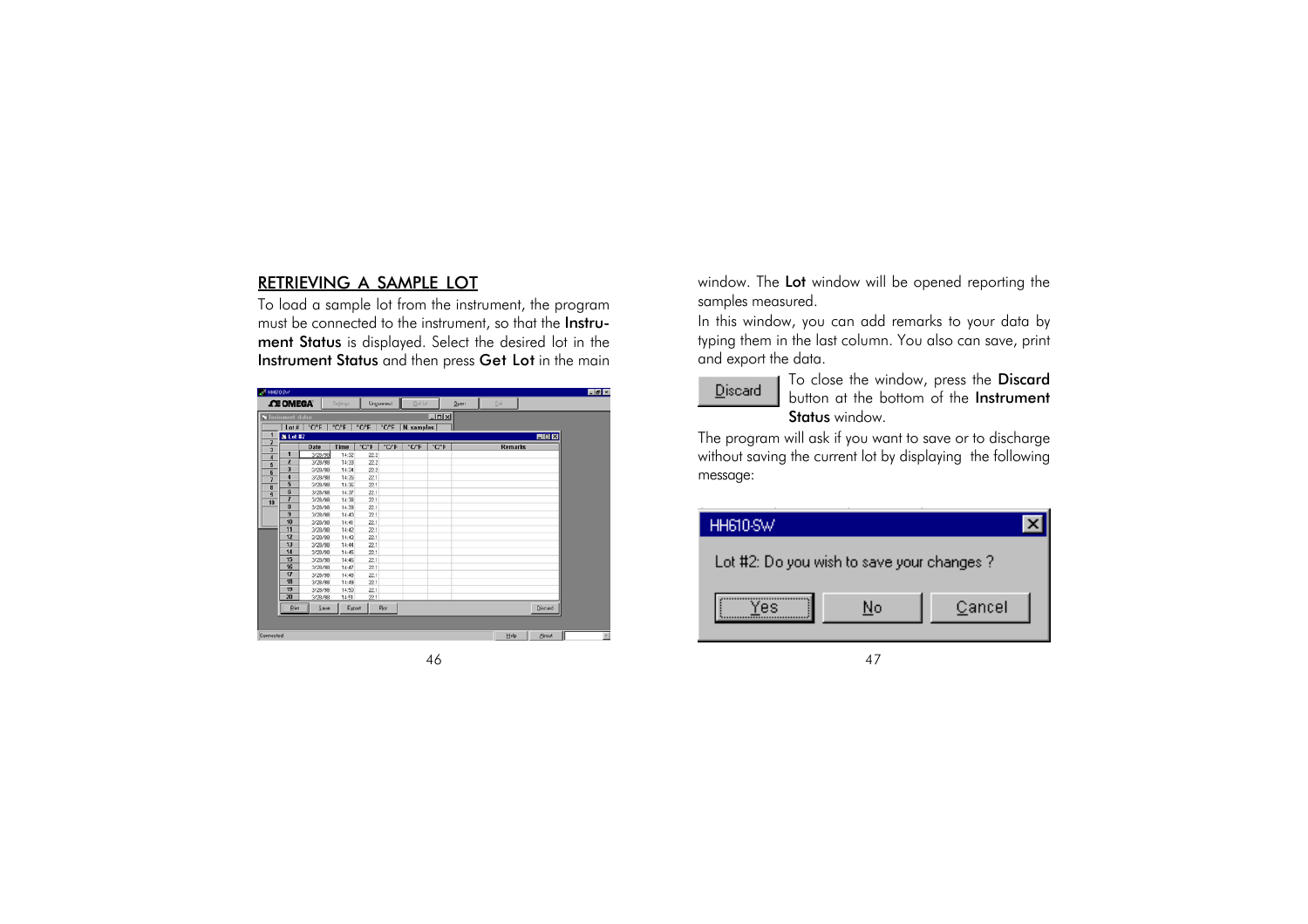### PRINTING, PLOTTING, SAVING, REVIEWING AND EXPORTING YOUR DATA

The Print, Save and Export buttons in the Lot window and the Open button in the Main window bring up the dialog boxes where standard options are available.

If you have a printer installed in your system, when you click Print, the printer's dialog box will appear and allow you to print data on the worksheet.

By pressing Save, you can save data on the worksheet as an Excel®4.0 worksheet file.

By pressing **Export**, you can export data on the worksheet as a .CSV text file (Comma Separated Values), which is well recognized by most of worksheets programs.

By pressing **Open**, you can select a previously saved file (in Excel®4.0 .XLS format) of data to review.

The **Plot** button in the Lot window is to obtain the data selected on the worksheet in graphic format. If no data is selected, all data will be plotted.

Note: To select desired lines, just press the left mouse key and drag over the lines.



Once Plot is pressed, the Plot window pops up. This window includes:

- graphs of selected magnitudes;
- checkboxes for showing/hiding magnitudes;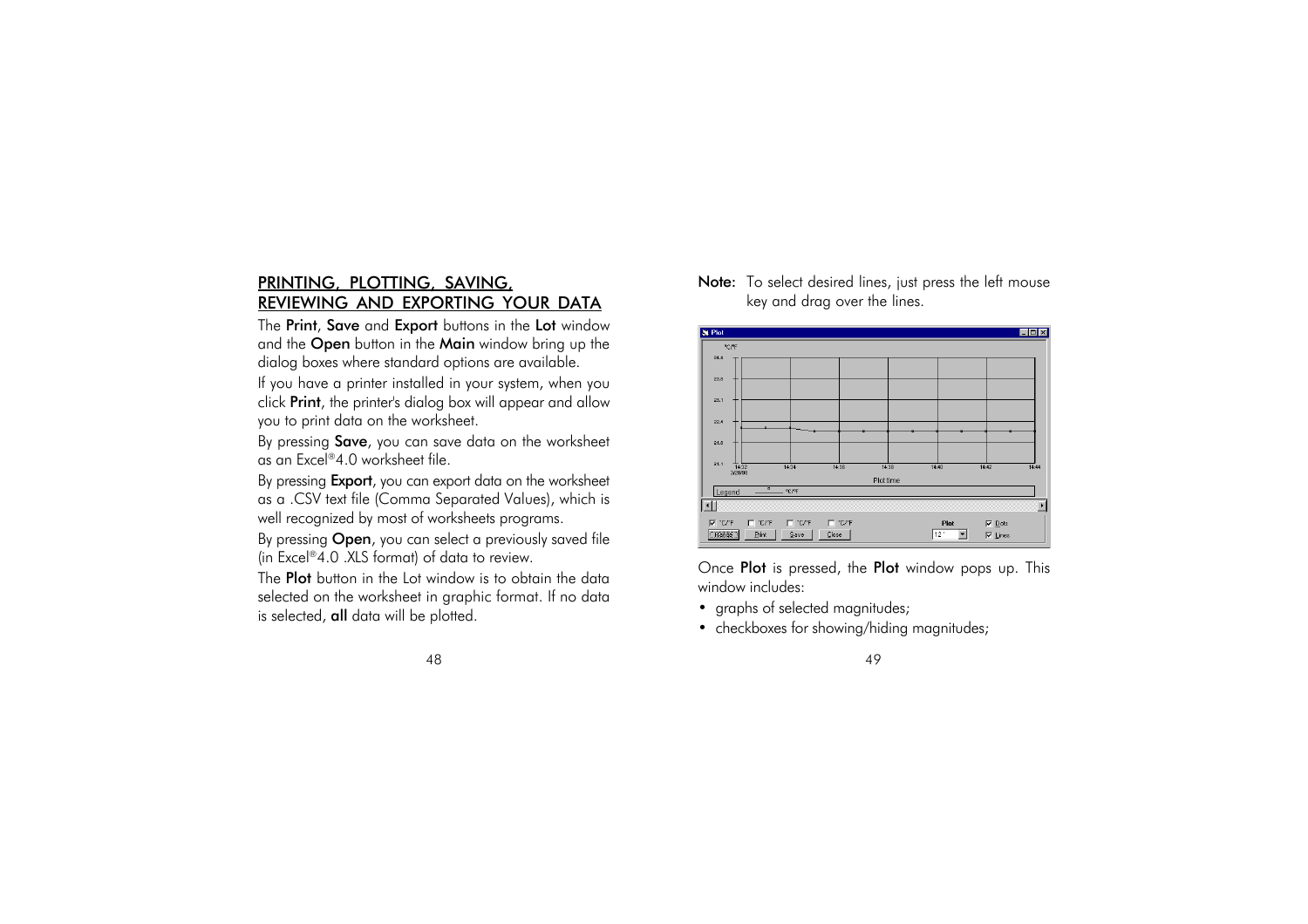- selection list for plot period (i.e. the time span for the displayed graph, for example 30 minutes);
- checkboxes for showing/hiding dots and lines on the graphs;
- Range button, to pop up the Plot settings window to select ordinate axis minimum and maximum values for each magnitude and decimal points;

| Plot settings               |                |                |                |  |  |  |  |  |  |
|-----------------------------|----------------|----------------|----------------|--|--|--|--|--|--|
| °C/°F                       | °C/°F          | °C/°F          | °C/°F          |  |  |  |  |  |  |
| 21.1<br>Min                 | lo.o<br>Min    | lo.o<br>Min    | lo.o<br>Min    |  |  |  |  |  |  |
| Max<br>24.4                 | 100.0<br>Max   | Max<br>1100.0  | 100.0<br>Max   |  |  |  |  |  |  |
| Decimal digits              | Decimal digits | Decimal digits | Decimal digits |  |  |  |  |  |  |
| l 0.0                       | 0.0            | 0.0            | l 0.0          |  |  |  |  |  |  |
| <br>QK<br>,,,,,,,,,,,,,,,,, |                |                |                |  |  |  |  |  |  |

• Print button, to pop up a print preview window and then print it by means of the Print button or escape by pressing Close; user can also obtain a magnified view of a part of the graph by clicking on it. Another click will revert back to the full view;



- Save button, to save graphs as Windows MetaFile (.WMF) that can be imported by many applications;
- Close button, to close Plot window.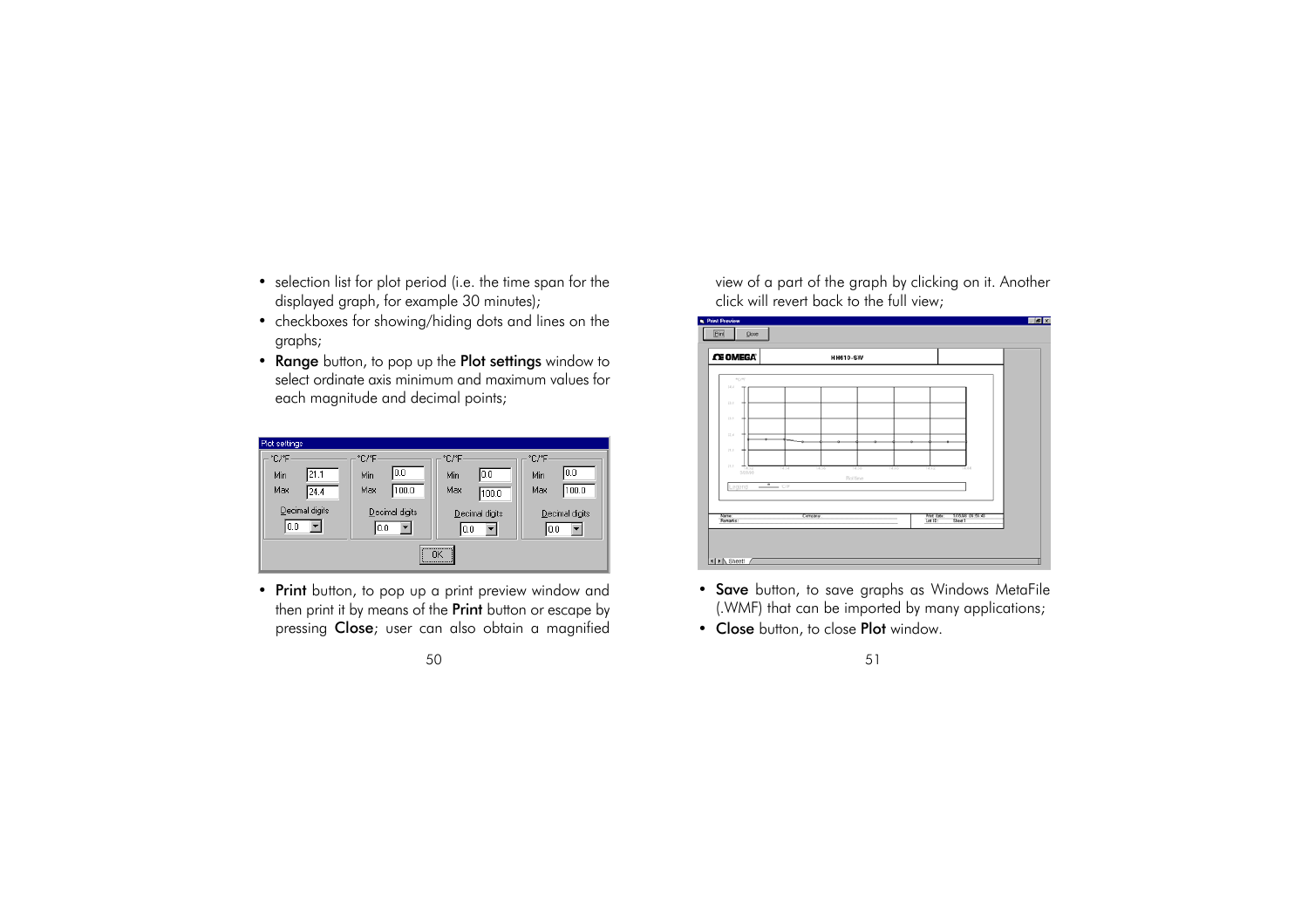# WARRANTY GETTING HELP

When in the main window, click on **Help** and the HH610-SW Guide window will pop up.

| HH610-SW Help                                                        |  |
|----------------------------------------------------------------------|--|
| ?<br>File<br>Edit<br><b>Bookmark</b><br>Options                      |  |
| Previous<br>Find<br>Print<br>Summary                                 |  |
| Omega                                                                |  |
| HH610-SW Help.                                                       |  |
|                                                                      |  |
|                                                                      |  |
| You can get help on bench-top or portable<br>communication programs. |  |
| See also Instruments list                                            |  |
|                                                                      |  |
|                                                                      |  |

#### EXIT THE PROGRAM

Before quitting the program, press the Unconnect button (if still connected) and then press Exit. This will close all open windows.

Except as specifically stated in this agreement, the software and software documentation is provided and licensed "as is" without warranty of any kind, either express or implied, including but not limited to the implied warranties of merchantability and fitness for a particular purpose.

Omega warrants to a period of 90 days from the date of delivery to you that the Software will substantially conform to the Software documentation and specifications published by Omega, and the media on which the Software is furnished and the documentation will be warrant free from defects in materials and workmanship under normal use. Omega does not warrant that the functions contained in the Software will meet your requirements or that the operation of the Software will be either error free or appear precisely as described in the Software documentation. You are responsible for selecting the Software to achieve your intended results and for the installation, use and results obtained from the Software. The Software must be used with the computer and operating system for which it is designed, and in accordance with the Software documentation and specification requirements.

Omega will replace defective media and documentation and correct substantial Software non-conformities at no charge, provided you return the item with dated proof of payment (in case of defect) or otherwise notify Omega in writing (in case of substantial Software non-conformity)